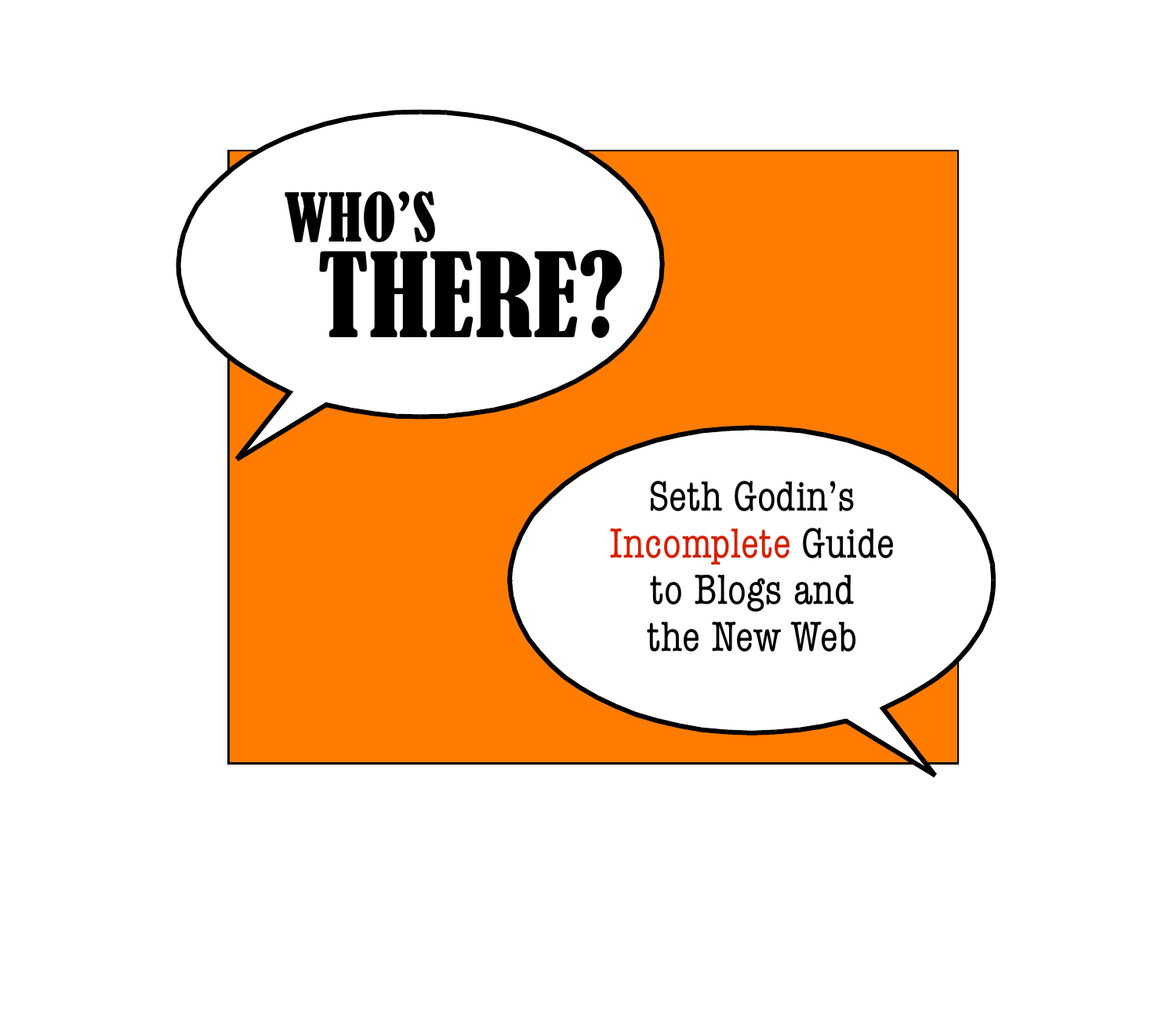©2005, Do You Zoom, Inc.  $\odot$ 2005, Do You Zoom, Inc.  $\Box$ the world are two kinds of people that the  $\odot$  $f(x) = \begin{bmatrix} 0.01 & 0.01 & 0.01 \\ 0.00 & 0.01 & 0.01 \\ 0.00 & 0.01 & 0.01 \end{bmatrix}$ 

no changes. Feel free to share it, post it, print it, or copy it. put for the category of the category before  $\mathbf{r}$  and  $\mathbf{r}$  and  $\mathbf{r}$  and  $\mathbf{r}$  and  $\mathbf{r}$  and  $\mathbf{r}$  and  $\mathbf{r}$  and  $\mathbf{r}$  and  $\mathbf{r}$  and  $\mathbf{r}$  and  $\mathbf{r}$  and  $\mathbf{r}$  and  $\mathbf{r}$  and  $\mathbf{r}$ This ebook is protected under the Creative Commons license. No commercial use, no changes. Feel free to share it, post it, print it, or copy it. kidnodnstate two terauly articles of people really and there is no people really and the people of people really are the people of people really are the people of people really are the people really are the people really  $\overline{g}$  and it is not there. Why? Lots of  $\overline{g}$  in order to  $\overline{g}$  in order to  $\overline{g}$  in order to  $\overline{g}$  in order to  $\overline{g}$  in order to  $\overline{g}$  in order to  $\overline{g}$  in  $\overline{g}$  in  $\overline{g}$  in  $\overline{g}$  in  $\overline$  $\frac{1}{2}$  or  $\frac{1}{2}$  and  $\frac{1}{2}$  and  $\frac{1}{2}$  and  $\frac{1}{2}$  and  $\frac{1}{2}$  and  $\frac{1}{2}$  and  $\frac{1}{2}$  and  $\frac{1}{2}$  and  $\frac{1}{2}$  and  $\frac{1}{2}$  and  $\frac{1}{2}$  and  $\frac{1}{2}$  and  $\frac{1}{2}$  and  $\frac{1}{2}$  and  $\frac{1}{2}$  an  $e^{\frac{1}{2}(\frac{1}{2}+\frac{1}{2}+\frac{1}{2}+\frac{1}{2}+\frac{1}{2}+\frac{1}{2}+\frac{1}{2}+\frac{1}{2}+\frac{1}{2}+\frac{1}{2}+\frac{1}{2}+\frac{1}{2}+\frac{1}{2}+\frac{1}{2}+\frac{1}{2}+\frac{1}{2}+\frac{1}{2}+\frac{1}{2}+\frac{1}{2}+\frac{1}{2}+\frac{1}{2}+\frac{1}{2}+\frac{1}{2}+\frac{1}{2}+\frac{1}{2}+\frac{1}{2}+\frac{1}{2}+\frac{1}{2}+\frac{1}{2}+\frac{1}{2}+\$  $\frac{1}{2}$  or anonymous or  $\frac{1}{2}$  media is social media is social media is social media in the social media is so corporate.



In return  $\Gamma d$  consider it a mutual favor if you'd click here. http://feeds.feedburner.com/tvpepad/sethsmainblog In return, I'd consider it a mutual favor if you'd click here: **<http://feeds.feedburner.com/typepad/sethsmainblog>** In return  $\Gamma d$  consider it a mutual favor if you'd click here. http://feeds.feedburner.com/typepad/sethsmainblog In return  $\Gamma d$  consider it a mutual favor if you'd click here. http://feeds.feedburner.com/typepad/sethsmainblog ink that they are the yo*oth* , anu'v *e*d *r* e myouade thi ink t reall thaty ctheylear that you th

I've got something neat to share. Like my new ebooks or the latest on my new secret project...  $\mathcal{O}$  is the came from a matter and idea came from a matter and it used to matter and it used to matter and it used to matter and it used to matter and it used to matter and it used to matter and it used to matter and and subscribe to the RSS feed of my blog. You get the latest on my doings, and I get to find you when I've got something neat to share. Like my new ebooks or the latest on my new secret project... and subscribe to the RSS feed of my blog. You get the latest on my doings, and I get to find you when I've got something neat to share. Like my new ebooks or the latest on my new secret project... Tve got something neat to share. Like my new ebooks or the latest on my new secret project... Tve got something neat to share. Like my new ebooks or the latest on my new secret project... and subscribe to the RSS feed of my blog. You get the latest on my doings, and I get to find you when I've got something neat to share. Like my new ebooks or the latest on my new secret project...

#### or Joshuah Micah Marshall say something, of When Doc Searls or Corey Doctorow rwaves or paid-for newsprint, while spr because med ead. That' ia companies had free ai **Note:** happened. If you do h-avford arss blog f chive of what had or most arss blog f chive of what had or most already or colleagues, you've got a boss blog. That means  $\mathcal{L}$  is you that means  $\mathcal{L}$ e an FCC license and they don't to do on radio, because you have you have you have you have you have you have e one too hard to do on a blog, because they have been a blog, because they have been a blog, because they have been a blog, because they have been a blog, because they have been a blog, because they have been a blog, beca

e the Dan Rathers of our age. For a while  $\mathbf{F}$  while  $\mathbf{F}$  is matter who said it. They are not a while it. They are not age. They are not a while it is matter who said it is matter who said it is matter who said it  $\frac{h}{h}$  the benefit of the block  $\frac{h}{h}$  blog  $\frac{h}{h}$  benefit in the bloggers with the arrow leave person year can also the the second measure the more than  $\frac{1}{2}$ .  $\frac{1}{\sqrt{2}}$  is the document the exiest way bit control L or choose Then you can advance with the arrow keys. To return to your computer, hit ESC. To read the document the easiest way, hit control L or choose VIEW --> FULL SCREEN. or just **CLICK HERE.** Then you can advance with the arrow keys. To return to your computer, hit ESC.  $\mathsf{NOLE:}$  $\begin{bmatrix} \text{10} \text{ read the document the easiest way, hit control } \text{L} \text{ or choose} \\ \text{10} \text{ FWHL} \text{ of the GOPENDM} \end{bmatrix}$  $\overline{V}$  to  $\overline{V}$  and  $\overline{V}$  contact  $\overline{V}$  and  $\overline{V}$  is  $\overline{V}$  and  $\overline{V}$  and  $\overline{V}$  are  $\overline{V}$  and  $\overline{V}$  and  $\overline{V}$  are  $\overline{V}$  and  $\overline{V}$  are  $\overline{V}$  and  $\overline{V}$  are  $\overline{V}$  and  $\overline{V}$  ar  $\blacksquare$ . your entries more robusting more robusting more robusting more robusting more robusting more robusting more robusting more robusting more robusting more robusting more robusting more robusting more robusting more  $VIEVV$  --2 P ULL SUREETV. OF fust **LEDA HERE.**  $VIEVV$  -2 P ULL SUREETV. OF fust **LEDA HERE.**  $\blacksquare$ Io read the document the easiest way, hit control  $\Box$  or choose r it we then you can advance with the arrow leave tween civility and anarchy The best blo , between passgsio walk a ver n and y fine line be I helf you can auvance with the arrow keys.<br>To return to your computer hit FSC  $\mathcal{L}$  okay , a lot too m at the enduchrise too m at  $\mathcal{L}$ 

d. In other words, a member of the state of the state is that all the state of the state  $\Gamma$ I hanks for reading. Thanks for reading. Thanks for reading. therefore reading.<br>Thanks for reading. his gaphored.com blog gets far more transition. However,  $\alpha$  gets far more transition is a great example of transition of the transition of the transition of the transition of the transition of the transition of the trans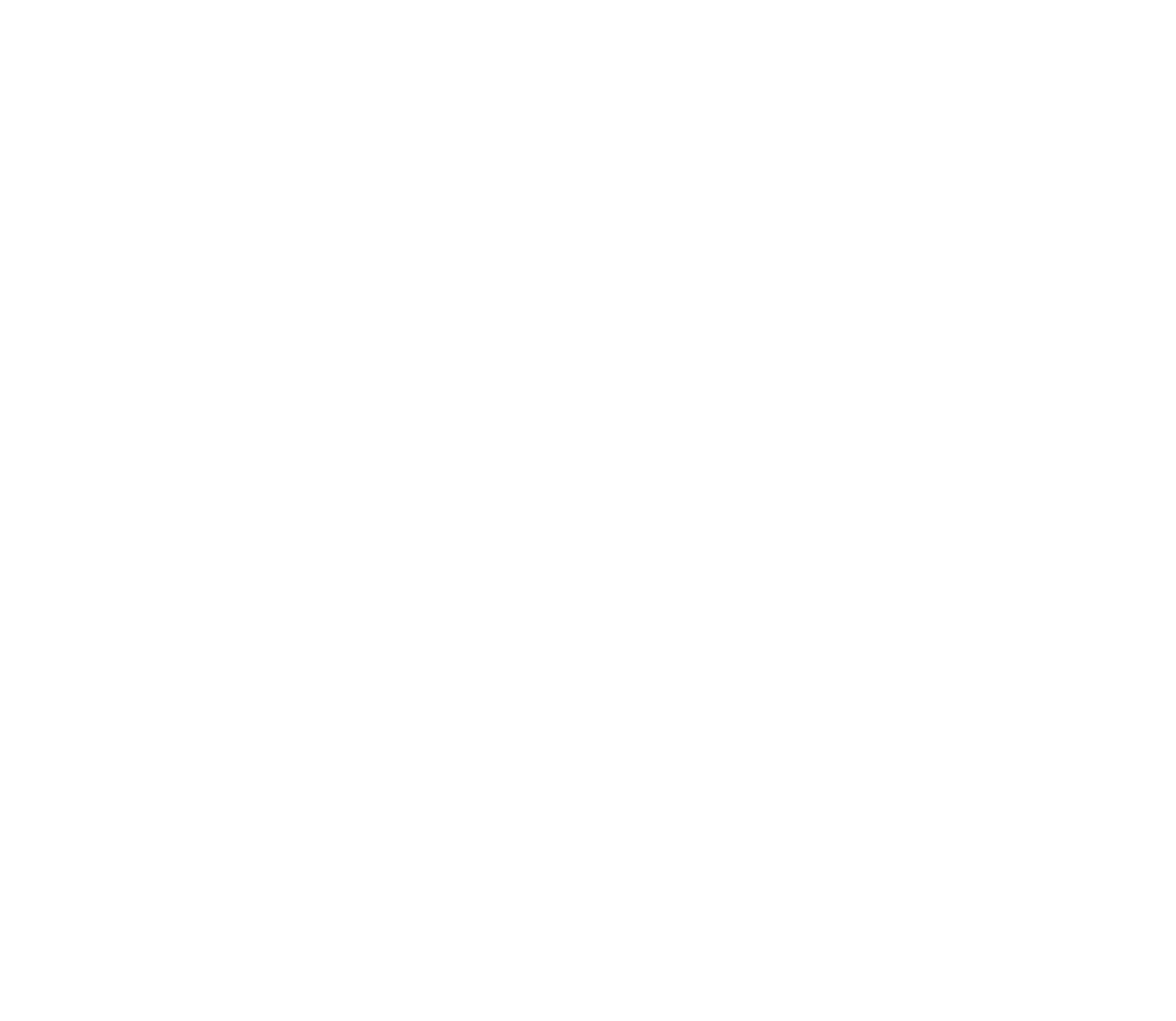

about everything that the web was built on is disappearing. Fast.

If you're confused, join the club. The rules are different and everything is new.

Every few years, it seems, some pundit announces that this time it's different, that all the rules have changed and the big guys should watch out.

Let's see, the last time that happened was seven years ago. And we saw the music industry tank, politics change forever, JetBlue mop the floor with Delta and American, Amazon continue to give agita to retailers in the real world and, oh, yes, the TV networks destroyed.

Well, it's happening again. This time you're ready. I wrote this ebook to help you understand a few simple rules that will make it crystal-clear what's at stake and how it works.

How's that for a promise?

This is not a faq and it's not the blogging bible and it's incomplete and you may very well already realize everything that's in here. But my guess is that you and your team haven't focused all your energy and all your efforts on maximizing along some of these principles. That's why I wrote them down.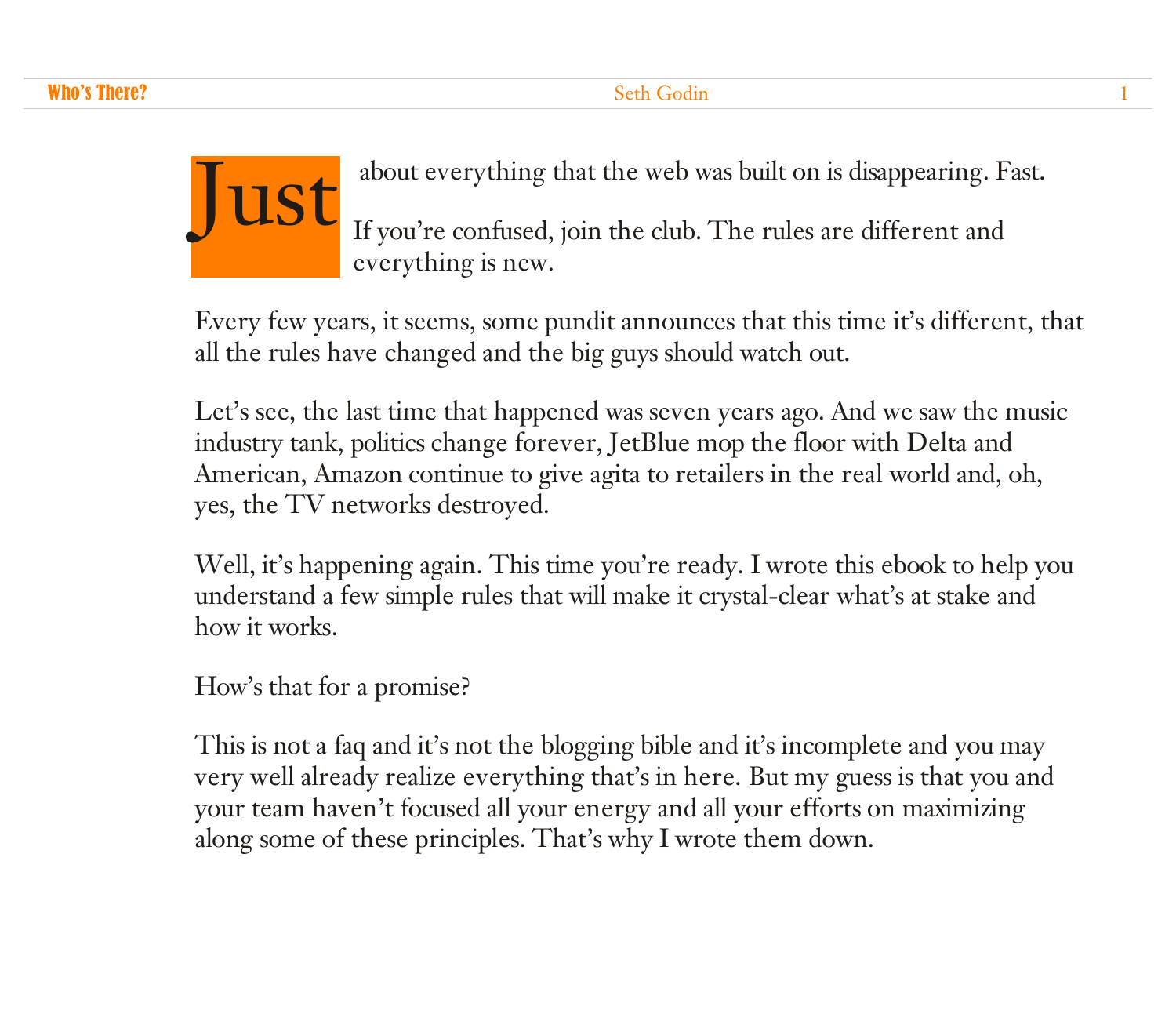We start with three basic assumptions and then follow up with a handful of rules that seem to apply to most of what's going on online.

This is part of the Incomplete series of ebooks that tries to identify just a few important (and overlooked) ideas and sell you hard on putting them to work for you. I believe that your problem (if you have a problem) isn't that you don't have enough data. You have too much data! You don't need a longer book or more time with a talented consultant. What you need is the certainty of knowing that you ought to do something (one thing); then you need the will to do it.

I'm going to assume that you've got one of a few goals. If you don't want to accomplish any of these things, feel free to ask for a refund (and click here for some entertainment...)

- 1. Understand how and why the mainstream media is dying.
- 2. Figure out why your organization needs a fundamentally different approach to the web.
- 3. Embrace the fact that you can't just change your tactics... the truth of what you do and who you are has to change as well.
- 4. Realize that all of this is very inexpensive and very quick. The hardest part is finding the will do it right.

No (more) wasted words. Let's get started.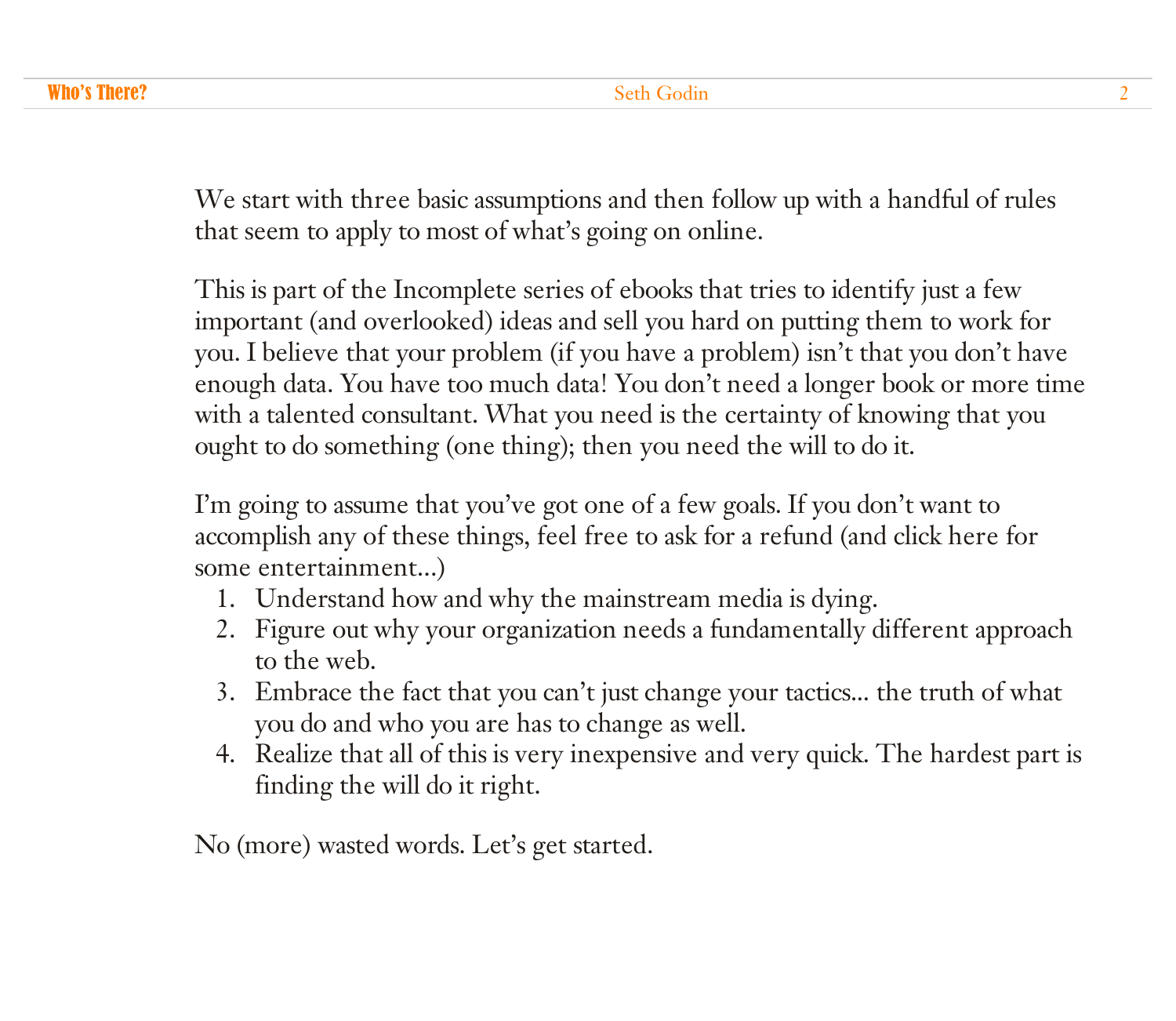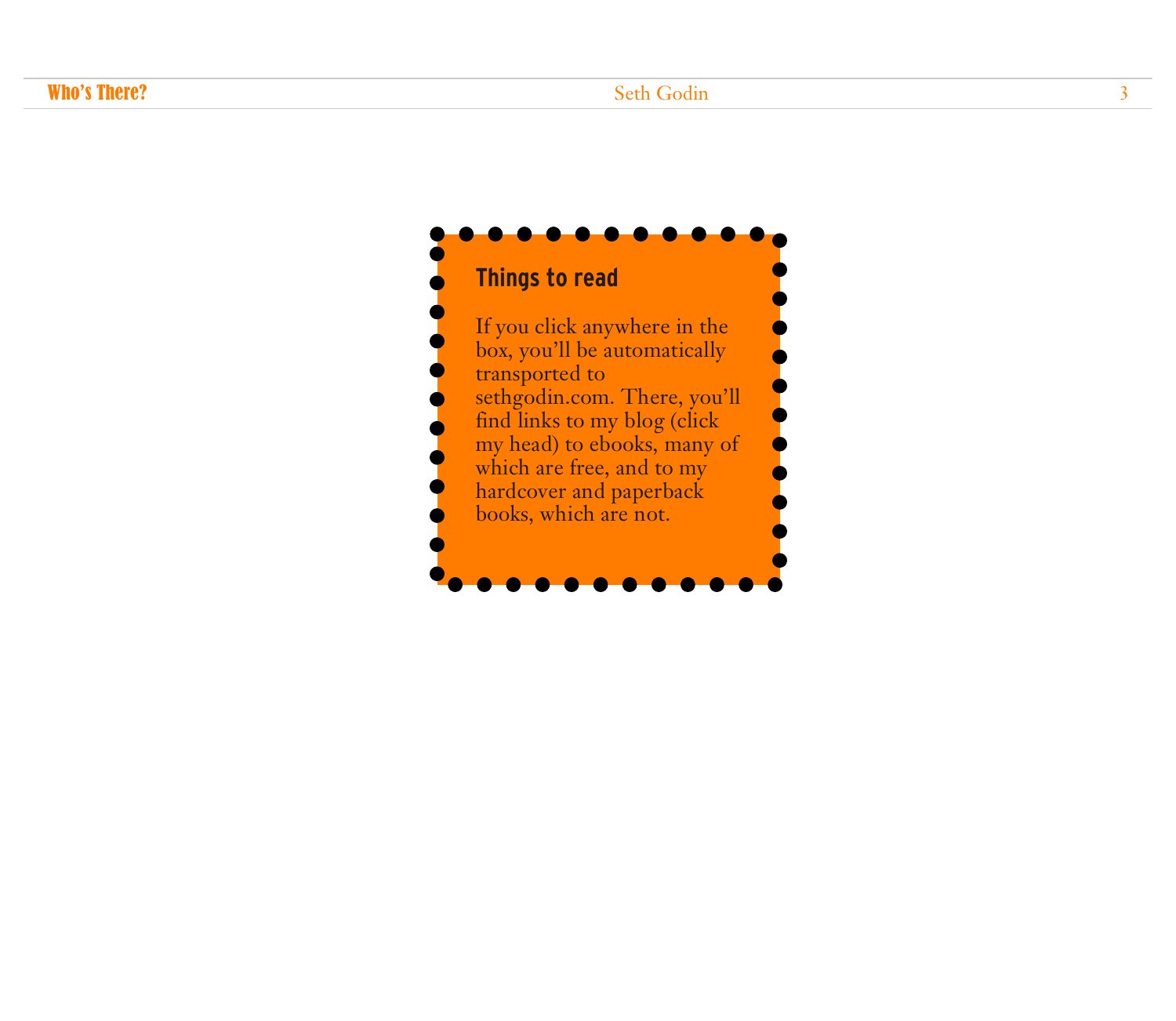### **FIRST TRUTH: Clutter**

80,000 new blogs every day. 19,000,000 different beverages at Starbucks. 19 flavors of Oreos. 172 professional sports teams in the United States On September 28, 2004, a search on "podcast" in Google turned up 24 matches. AS I write this, the number is 17,000,000.

The amount of noise we're living with is exploding. There's an exponential increase, but we're not noticing it because it's happening a little bit at a time. If it were suddenly turned off and we were transported to a three network universe, a world with three car companies, six radio stations, two kinds of laundry detergent and two newspapers, you'd go crazy looking for something to distract you. Just because you're used to the noise, though, doesn't mean it's not there.

And it is changing everything.

When you apply for a job, so do a thousand other people. When you see a house listing, so do a thousand other people. When you bid on a grilled cheese sandwich on eBay, so do a thousand other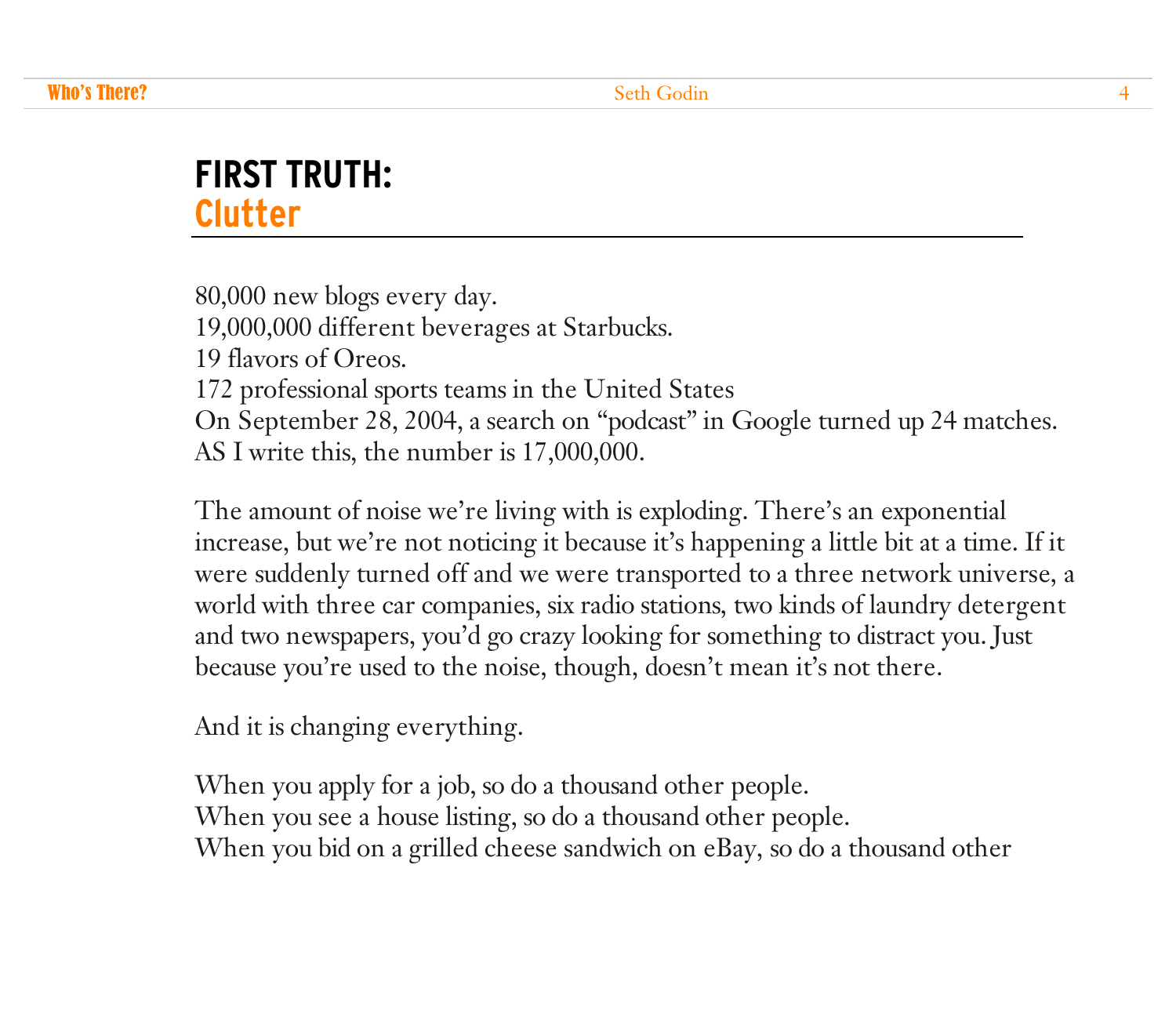people.

And when you want people to come to your blog or your website, so do a million (ten million, a billion!) other people.

You've just read that, but you didn't really believe it. You are almost certainly living in a different world, a world where you expect that some people actually care about you. Your boss nods her head when she hears about clutter, but turns right around and builds stuff and markets stuff as if it were 1969.

No one cares about you. Almost no one even knows you exist.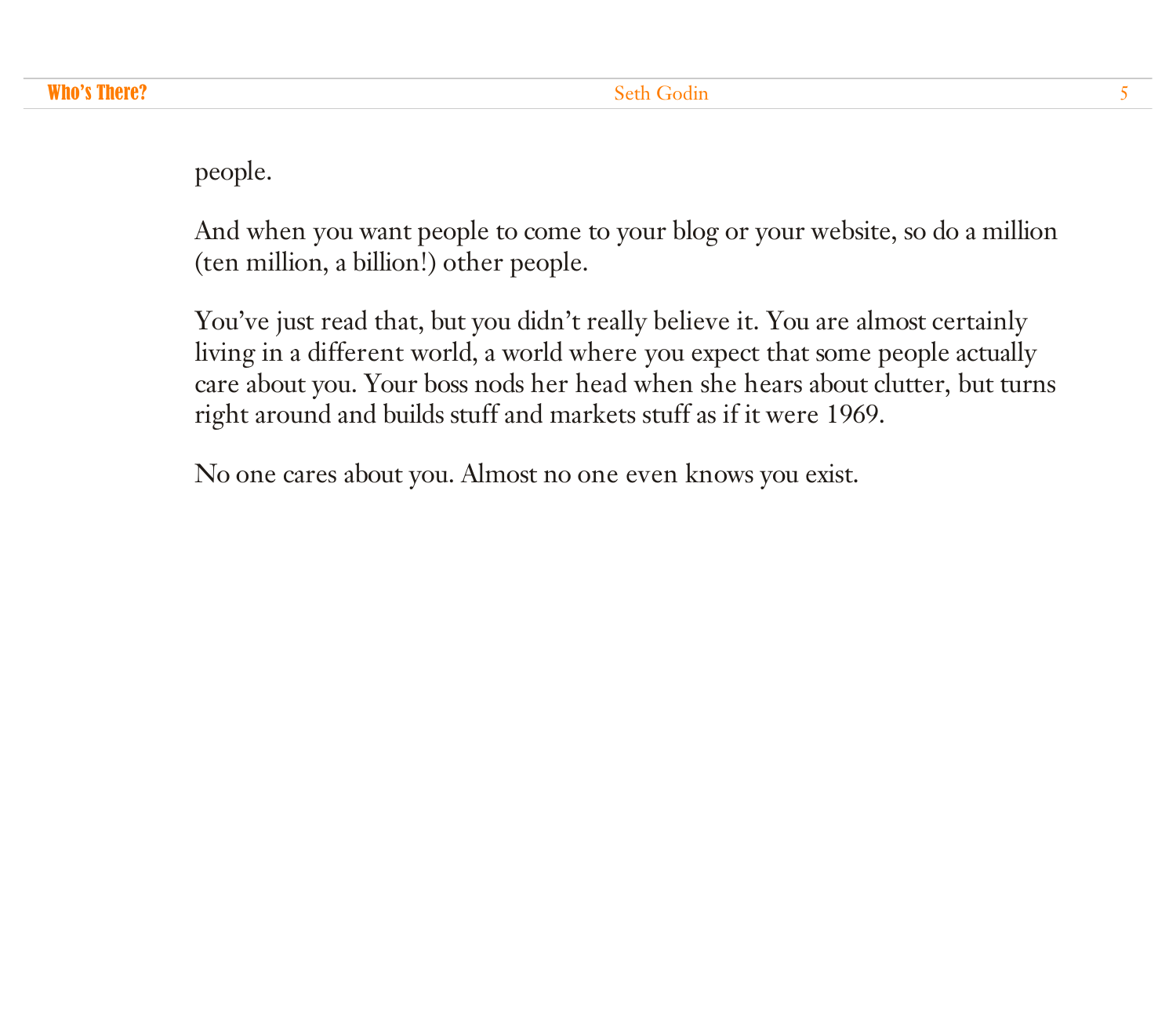# **SECOND TRUTH: Quality**

It's easy to wring your hands and whine about the decline of western civilization.

Every time I pass a sign on a business that says, "Quality at It's Best," I cringe.

Every time I have to check my voice mail with the horrid interface, or throw out another Misto olive oil sprayer because it's hopelessly clogged, I shake my head in sorrow.

But the fact is that more stuff is better (and cheaper) than it ever was before. You can buy far better food, access more free content of value, call further and more often... you name it, most everything is better (or if not better, then much cheaper than it used to be).

The relentless march of quality improvement means that mistakes—from your bank to your shoes—are a lot less common. When I was a kid, a pair of sneakers that were "good enough" cost about ten times (in today's dollars) what the same pair would cost today.

And nowhere is this more obvious than in the content you find online. Twenty years ago—no, even ten or five years ago—it just wasn't there. You couldn't find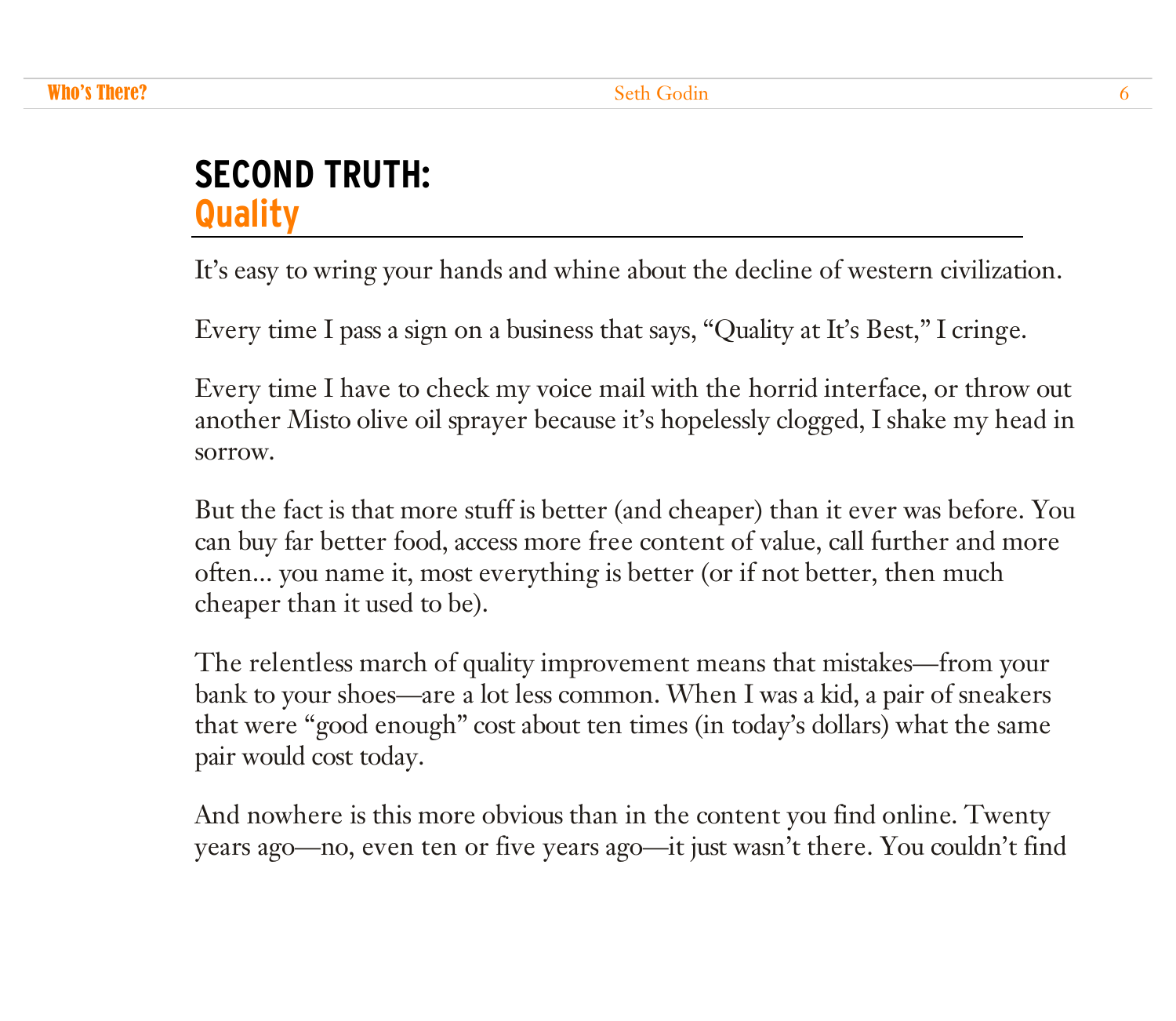#### **Who's There?** The Communication of the Seth Godin 2008 of the Seth Godin 2008 of the Seth Godin 2008 of the Seth Godin 2008 of the Seth Godin 2008 of the Seth Godin 2008 of the Seth Godin 2008 of the Seth Godin 2008 of th

it at the library for free or at the bookstore for money.

As a result, we've become astonishingly picky. Picky about what we buy and picky about what we watch and picky about what we read. In a world where there's a lot of clutter and where everything is good enough, most of the time we just pick the

stuff that's close or cheap or familiar. But when it's something we care about, we go to enormous lengths to find the very best. **The Best Way To Find Blogs**

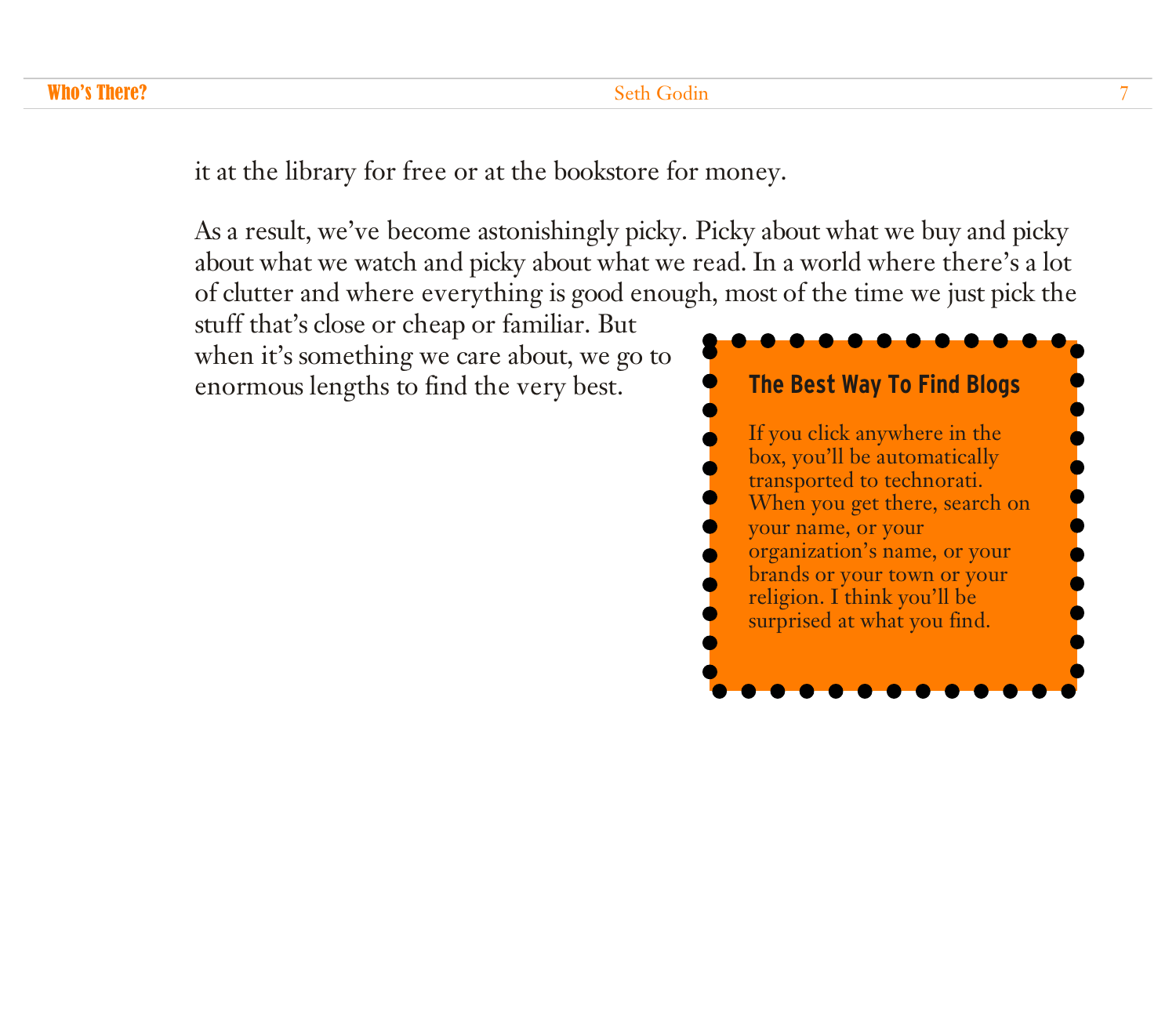# **THIRD TRUTH: Selfishness**

The idealists who started the blogging trend built a few components into the idea of blogging that made the idea thrive. The first was the idea that blogs selflessly link to each other. If someone writes something that you want to respond to, you include a link to it on your blog.

They also invented the idea of a blogroll, which is a listing of a blogger's favorite bloggers. This seemingly small gesture ended up having huge importance for blogs, because Google used all the cross-linking to reward these blogs with a higher ranking. In other words, generosity paid off.

The more you linked, the more you got linked to. The more you got linked to, the higher your Google rank. Which meant more traffic. And on and on.

But, even though bloggers are **selfless**, blog readers are **selfish**. They (we) really have very little choice when you think about it. We are selfish because we only have a little bit of time and there's too much to read. So, as a result, we are very strict about what's on our shortlist. We are merciless in deleting a blog from our reader if the blogger posts too often about stuff that's not relevant to us. We are always hovering over the mouse button, ready to flee a site at a moment's notice.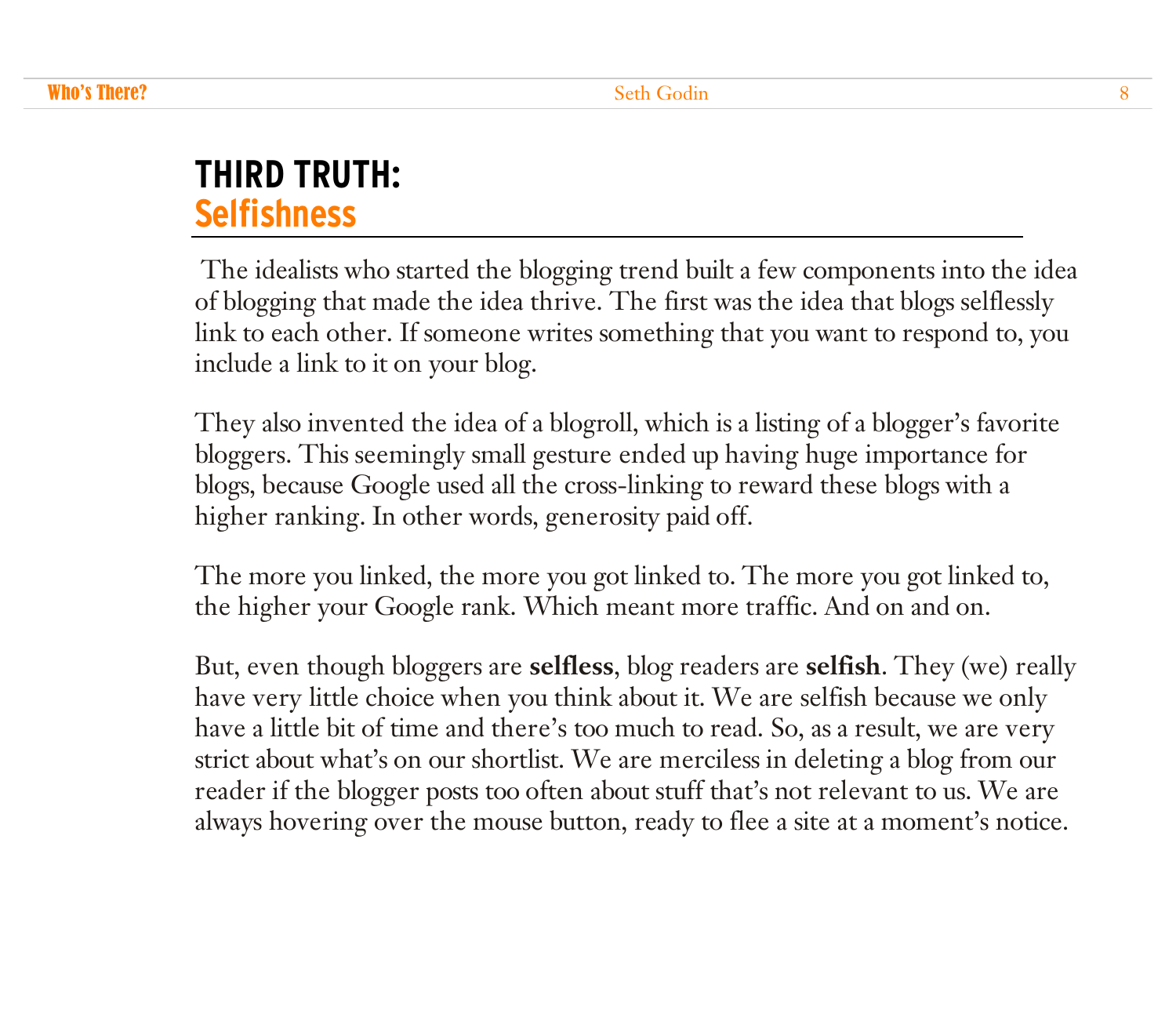#### **Who's There?** Seth Godin 99 and 2008 and 2008 and 2008 and 2008 and 2008 and 2008 and 2008 and 2008 and 2008 and 2008 and 2008 and 2008 and 2008 and 2008 and 2008 and 2008 and 2008 and 2008 and 2008 and 2008 and 2008 and

Boingboing.net is one of the most popular blogs online, and for good reason. It's funny and interesting and everyone else reads it, so I do too. But when I get to my blog reader and there are 125 new posts, well, you pause for a moment and decide



whether it's worth keeping up. One day, it might not be.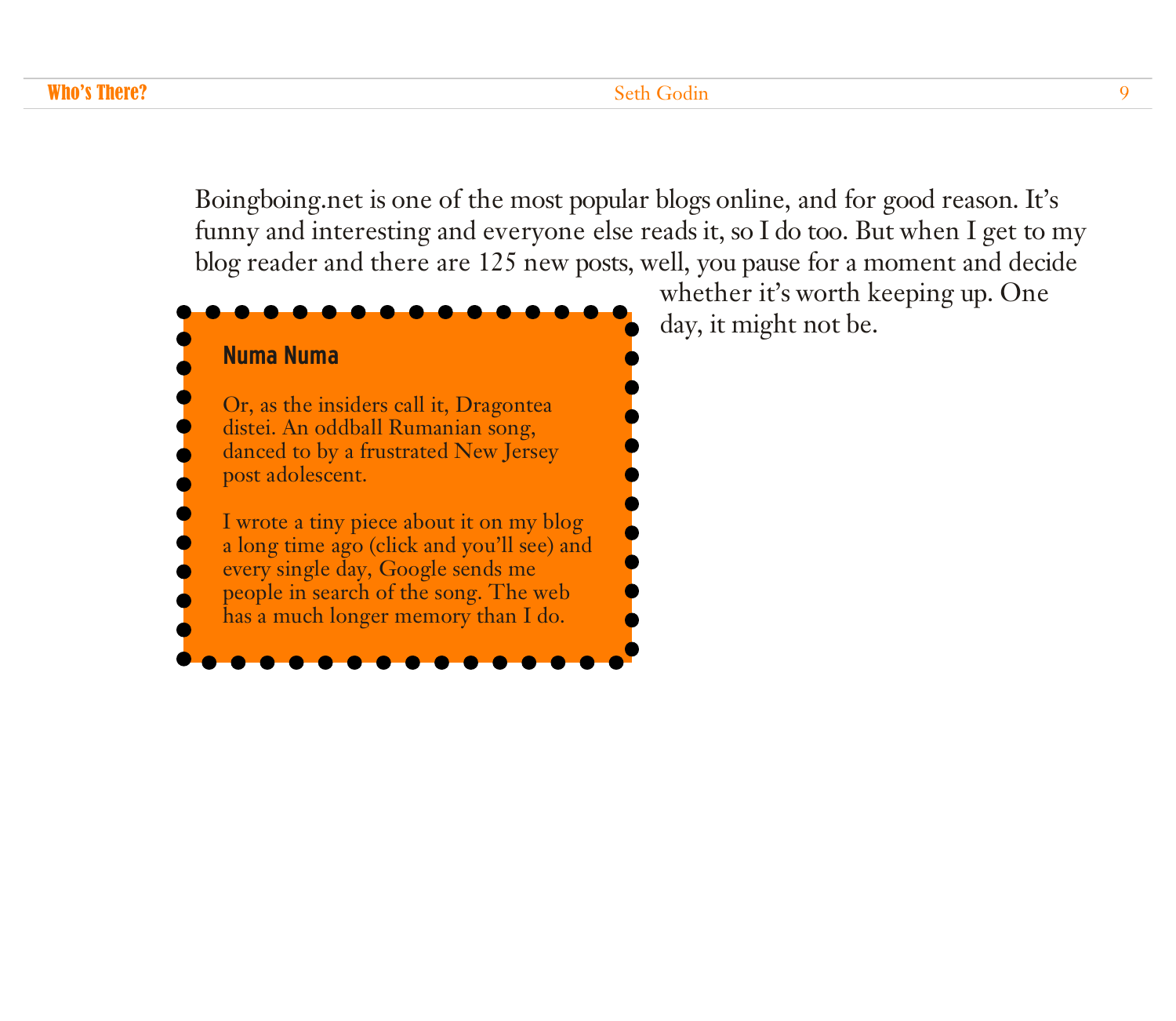# **TIME OUT for a few definitions**

A *BLOG* is just a web page, but a web page with some clever formatting software behind it so that anyone (including you) can build it and update it with no technical know how.

The key elements that make a web page a blog (other than the blogging software) seem to be:

- 1. time-stamped snippets
- 2. posted in reverse chronological order

*A blog unfolds over time, with the most recent posts first.*

Blogs often, but don't always, include comments from readers, a blogroll to other blogs, a way to search the archives and past posts and a bio of the blogger. Until recently, it was unusual for a blog to be written by anyone other than a single individual. Today, though, it's not unusual to find team blogs (like the www.huffingtonpost.com) and blogs written by organizations that aren't journalists.

*RSS* is a system that allows a blog (or any web site) to alert an *RSS READER* that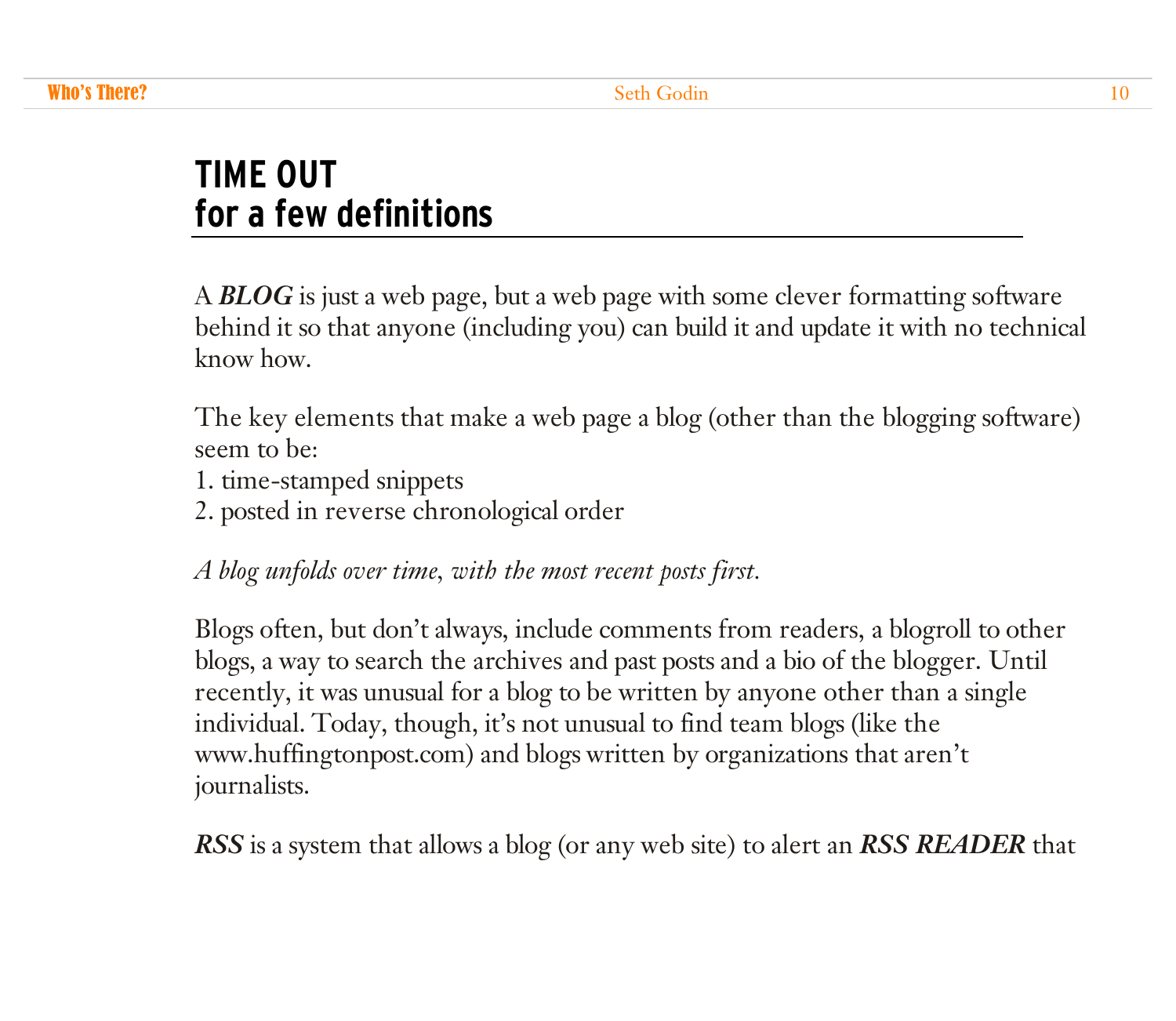#### **Who's There?** The Communication of the Seth Godin 11 and 200 methods of the Seth Godin 200 methods of the Seth Godin 200 methods of the Seth Godin 200 methods of the Seth Godin 200 methods of the Seth Godin 200 methods of

a blog has been updated. That's a mouthful, and while I don't care particularly

about the technology I care a lot about the implications.

RSS means that a user can subscribe to any website that supports RSS. It means that once the user has an RSS Reader (and there's one inside of MyYahoo and Firefox and Safari and soon just about everywhere) she can pick a dozen or 100 blogs and have them home delivered.

This is huge. It's huge because it completely undoes the clutter issue.

Once your *FEED* (that's what they call the RSS broadcast) is in my RSS reader, it's going to stay there until I take it out. It means that you get the benefit of the doubt. It means you've earned attention.

If there are twenty million blogs in the world and only 32 blogs in my RSS Readers, guess

#### **A few more**

A 'ping' is a technical term that doesn't concern us, but in current times, it means reminding someone or asking someone about an idea. "I'll ping John and see what he says," or "thanks for the ping" on this, I'll blog it."

A 'trackback' is an automatic link to a blog that commented on your blog. These are the cement that links one blog to another. Once you turn on trackbacks, your readers (and you) can see who else is saying what about you.

'IRC' is a wide-open sort of chat room. You can easily set one up and make it easy for your blog readers to talk among themselves… and to you.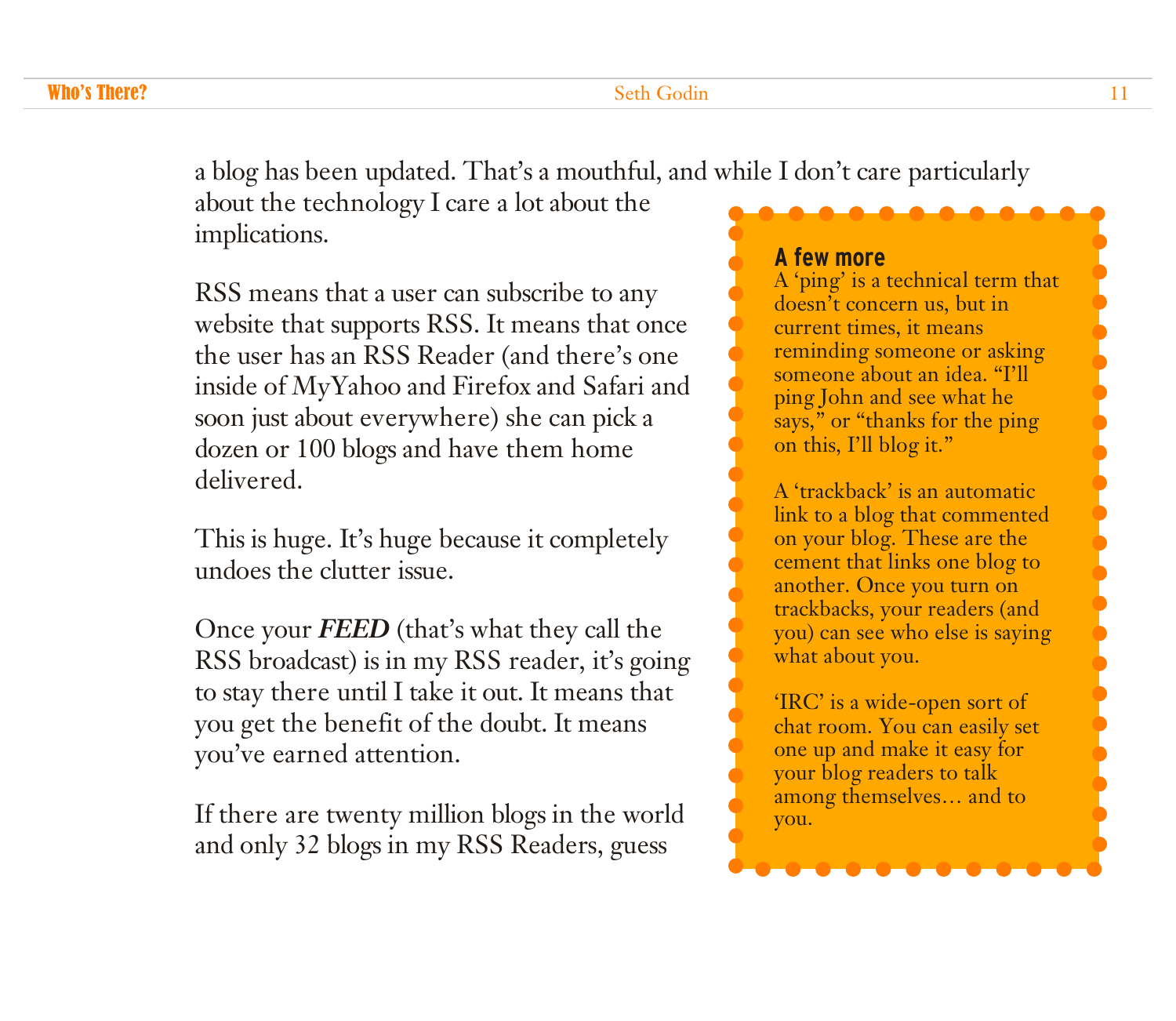which ones get read first?

*PODCASTING* may not be what you think it is. It has nothing in particular to do with iPods, for example. A podcast is a sound file with an RSS feed.

Why is the feed part important?

There have been sound files on the web forever (first example, I think, was the Ben & Jerry's website a million years ago. They had a cow that mooed. But I digress.

The sound files just sat there, because they're impossible to browse. It's too hard to find the file you want. Takes too long.

When Dave Winer came up with the idea of adding RSS to sound files, he did something brilliant. He allowed any websurfer with an RSS reader to subscribe to audio!

This changed sound publishing the way home delivery changed the newspaper business.

Now, instead of having to run out and find listeners for every recorded dialogue or radio-type show you put together, your podcast automatically notifies every one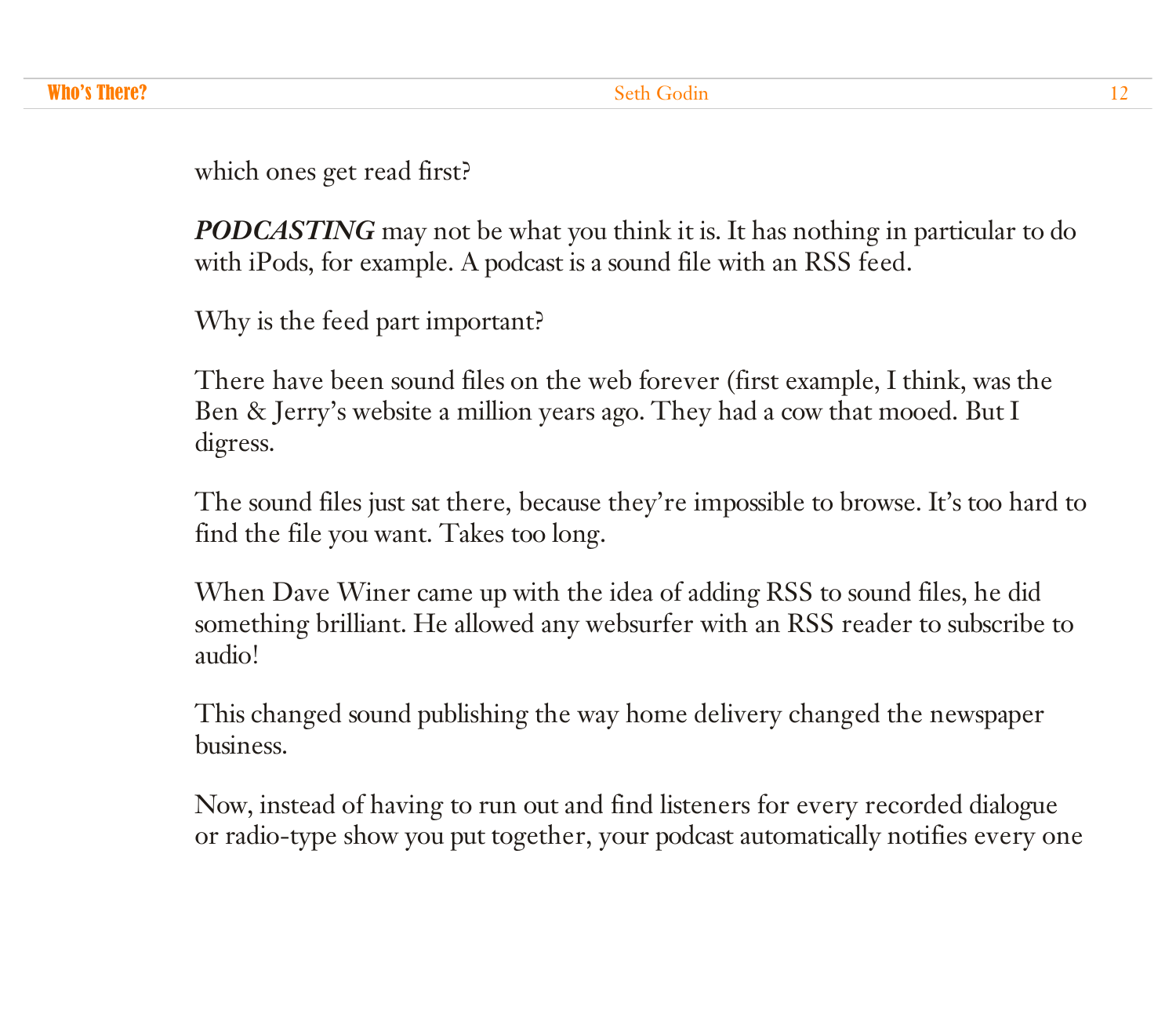of your subscribers. And, if any of those subscribers are using iTunes, they can have your podcast show up in their iPod the next time they charge their batteries and sync it up.

Now, it's easy to set up your RSS stream in iTunes so that every single morning on the way to work, you can hear what you want to instead of what Imus wants you to hear.

Radio is officially dead, especially when wireless internet access comes to your car.

Imagine how powerful a podcaster becomes when she has three million people listening to her every single day on their computers at work or on their Rio mp3 players in the gym.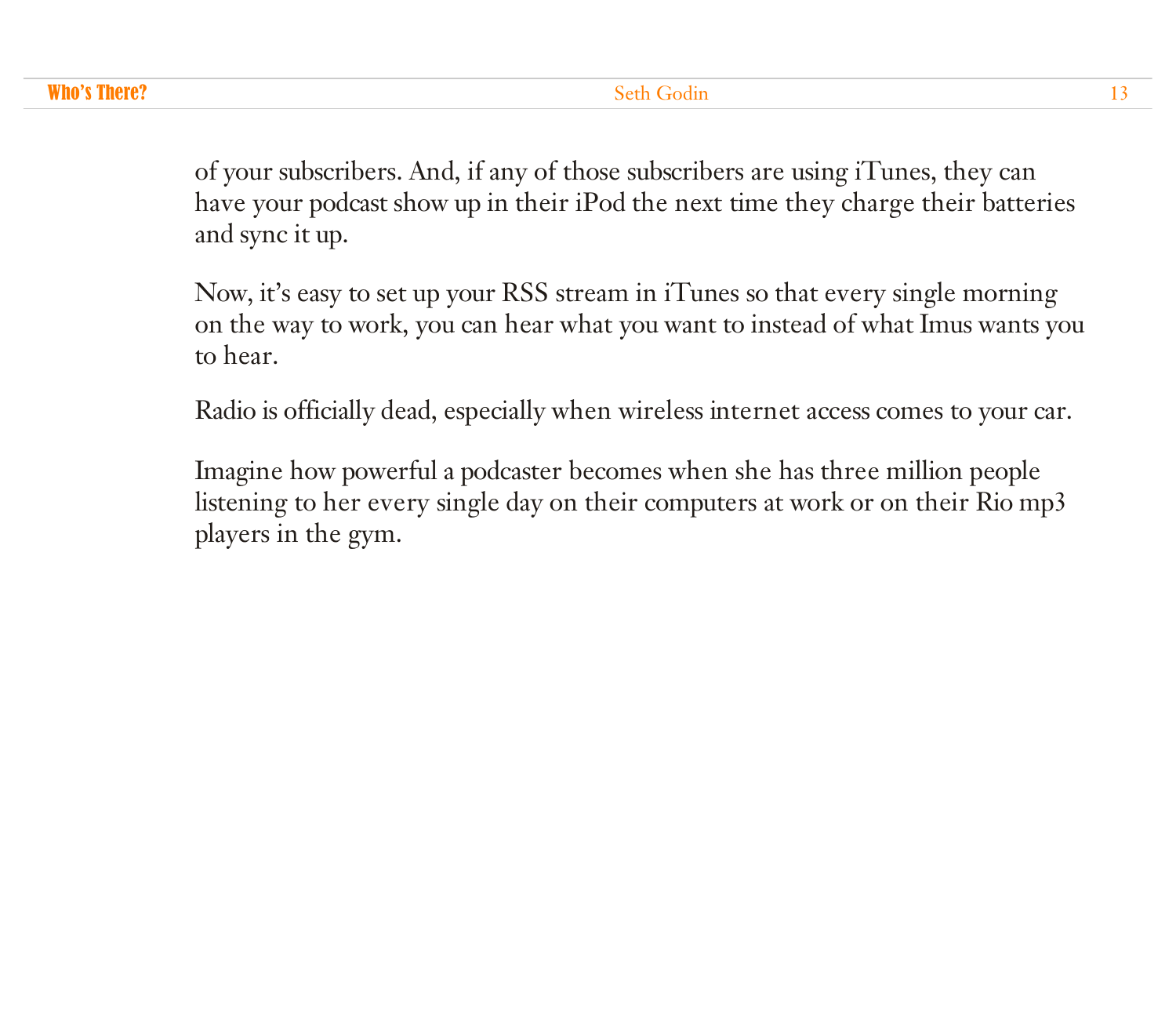# **THREE KINDS OF BLOGS**

Yes, I know there are two kinds of people in the world—those that believe that there are two kinds of people and those that don't. But there really and truly are three kinds of blogs.

**CAT BLOGS** are blogs for and by and about the person blogging. A cat blog is about your cat and your dating travails and your boss and whatever you feel like sharing in your public diary. The vast majority of people with a cat blog don't need or want strangers to read it.

If you've got a cat blog, you should embrace that fact and stop wondering where all your traffic is. Alas, this ebook is almost completely useless to you. You already have what you want!

**BOSS BLOGS** are blogs used to communicate to a defined circle of people. A boss blog is a fantastic communications tool. I used one when I produced the fourthgrade musical. It made it easy for me to keep the parents who cared about our project up to date... and it gave them an easy-to-follow archive of what had already happened.

If you don't have a boss blog for most of your projects and activities, I think you should think about giving it a try. Boss bloggers don't need this ebook either,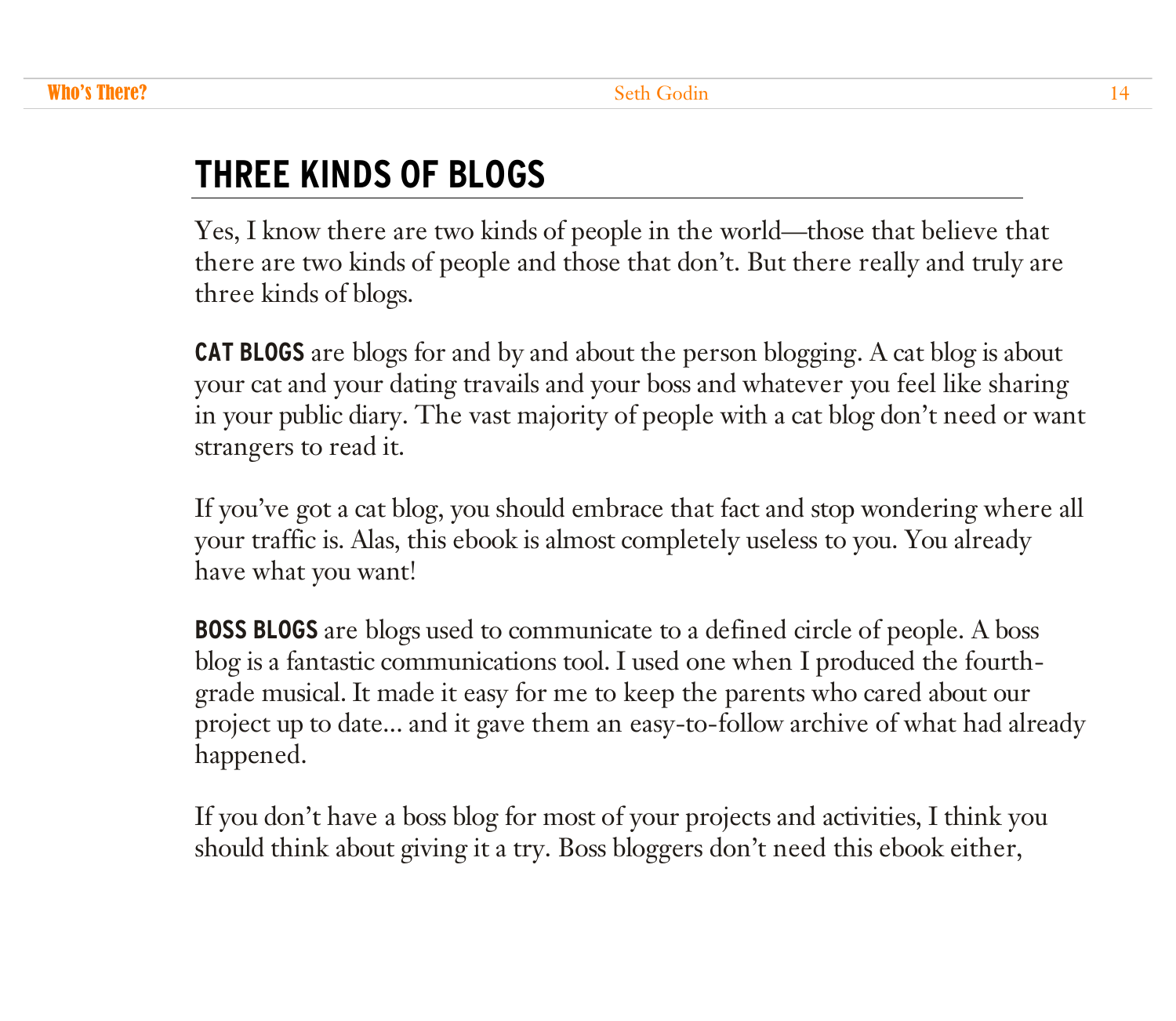because you already know who should be reading your blog and you have the means to contact and motivate this audience to join you.

The third kind of blog is the kind most people imagine when they talk about blogs. These are blogs like [instapundit](http://www.instapundit.com) and [Scoblelizer](http://radio.weblogs.com/0001011/) and Joi [Ito's.](http://joi.ito.com) Some of these blogs are for individuals (call them citizen journalists or op-ed pages) and others are for organizations trying to share their ideas and agendas. These are the blogs that are changing the face of marketing, journalism and the spread of ideas. I want to call these **VIRAL BLOGS**.

They're viral blogs because the goal of the blog is to spread ideas. The blogger is investing time and energy in order to get her ideas out there. Why? Lots of reasons—to get consulting work, to change the outcome of an election, to find new customers for a business or to make it easier for existing customers to feel good about staying.

The math behind viral blogs is astonishing. One person, \$20 a month and an audience of several hundred thousand people! Even better, a viral blog stuffed with good ideas is going to influence millions of people who never even read the original. For example, Chris [Anderson](http://www.google.com/search?q=%22long+tail%22&sourceid=mozilla-search&start=0&start=0&ie=utf-8&oe=utf-8&client=firefox-a&rls=org.mozilla:en-US:official) posted his "Long Tail" idea on a blog. There are now 1,040,000 Google matches for the expression he invented.

This is an ebook for viral bloggers. It's about how to make your ideas spread far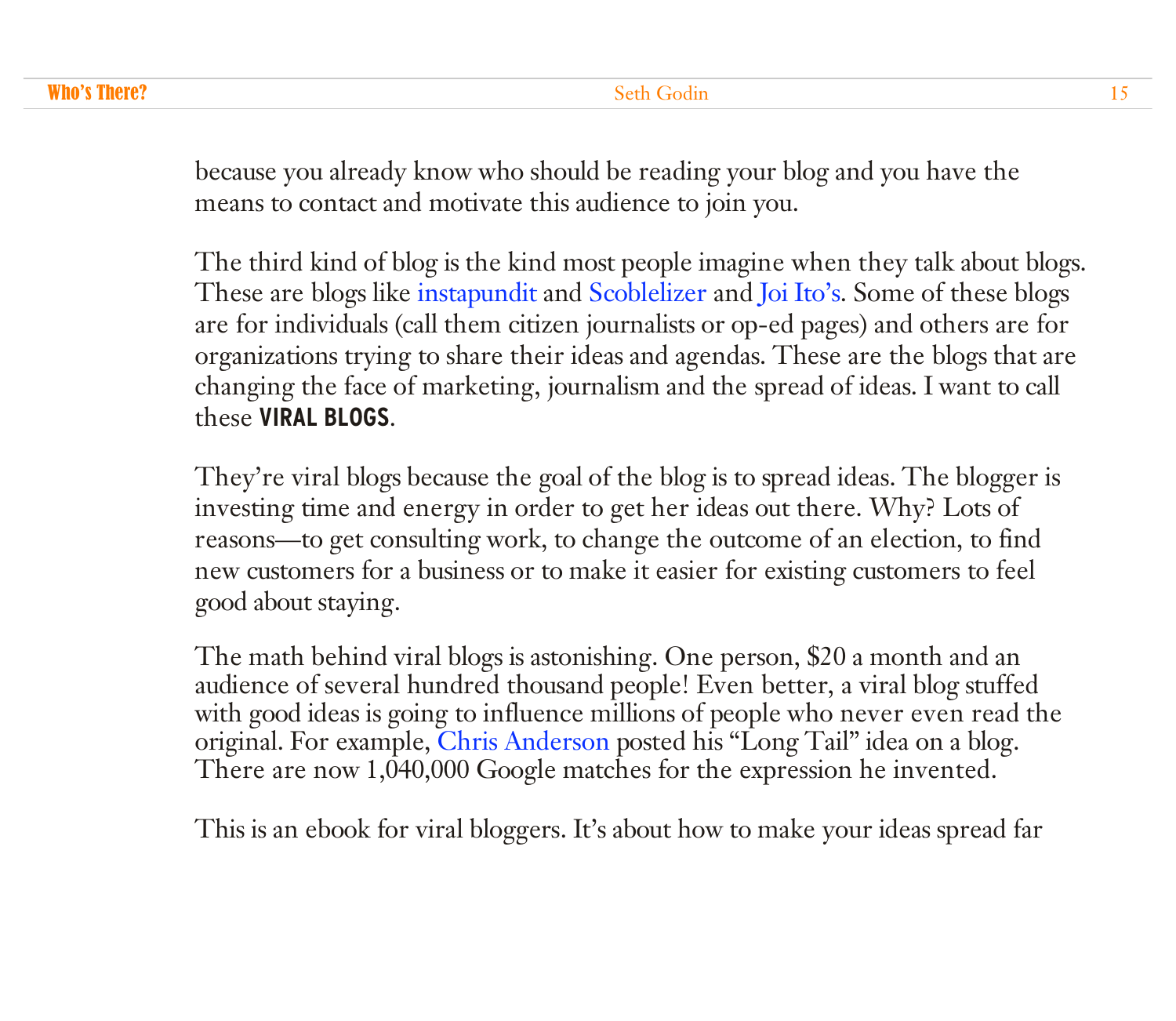and wide and with more impact.

If you're writing for strangers, that means you're building a viral blog. The first principle is to make your entries shorter.

Use images and tone and design and interface to make your point. Teach people gradually.

On the other hand, if you're writing for colleagues, you've got a boss blog. That means you can make your entries more robust.

Be specific. Be clear. Be intellectually rigorous and leave no wiggle room.

**Takeaway**: the stuff you're putting on your marketing site or in your blog or even in your brochures or in your business letters is too long. Too much inside baseball. Too many unasked questions getting answered too soon.

**Takeaway**: the stuff you're sending out in your email and your memos is too vague.

Figure out which category before you put finger to keyboard!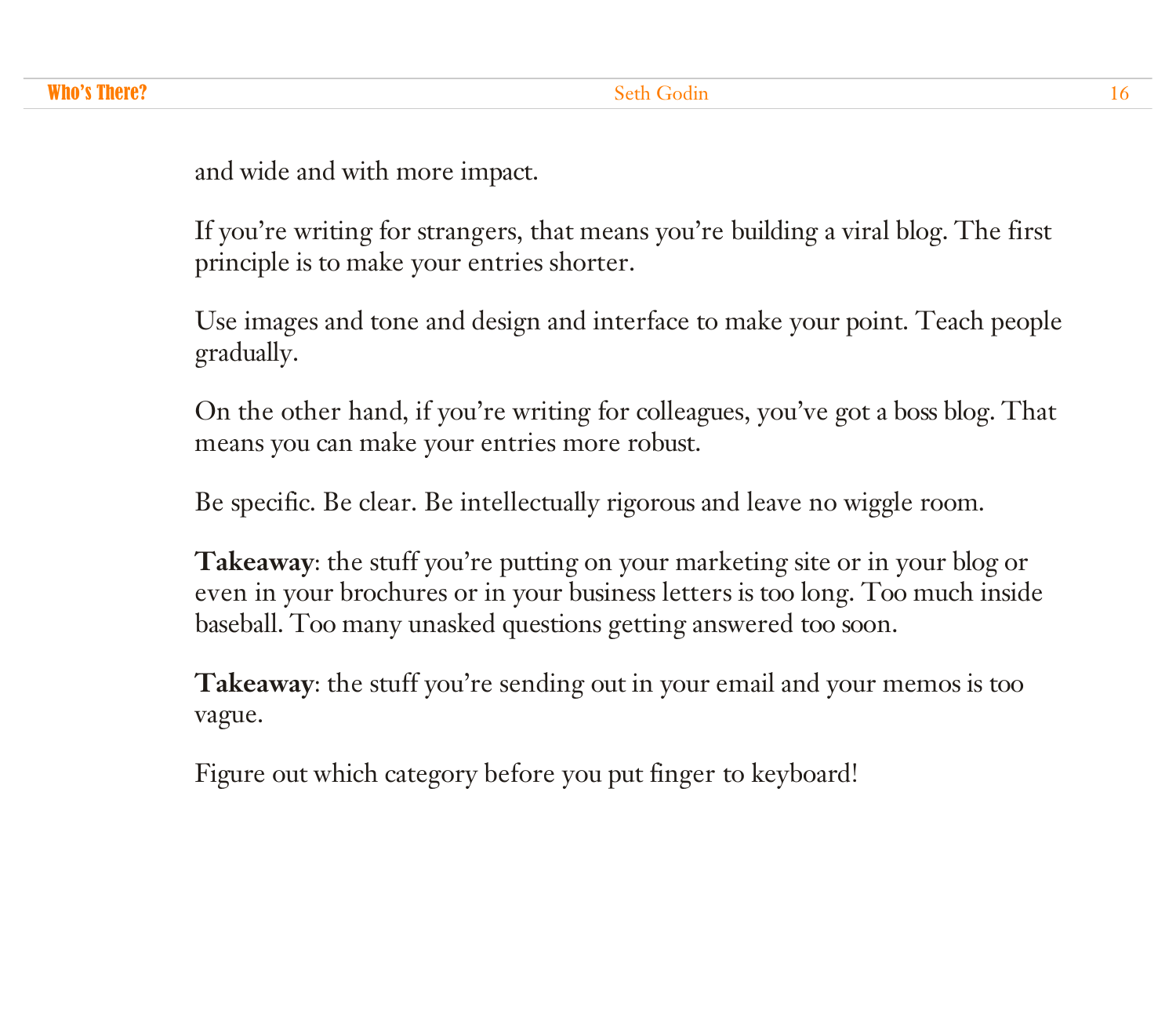# **FIRST LAW: It's not who you are, it's what you say.**

Remember Dan Rather? Tom Brokaw? Remember the *LA Times* and even Procter & Gamble?

It used to matter a lot where an idea came from. When an idea came from a mainstream media company (MSM) or from a Fortune 500 company, it was a lot more likely to spread. That's because media companies had free airwaves or paidfor newsprint, while big corporations had the money to buy interruptions.

Big companies and MSM were able to sell us stuff like SUVs and wars overseas. They created panics about Alar on apples and got us excited about MP3 players. There was a word for someone outside the mainstream with an idea: a crackpot.

Today, all printing presses are created equal. And everyone owns one. Which means that a good idea on a little blog has a very good chance of spreading. In fact, an idea from outside the mainstream might have an even better chance of spreading.

Now, few people treat ideas from outside the mainstream as immediately suspect. In fact, there are many people who give these ideas *more* credence, not less. Bloggers are no longer outsiders.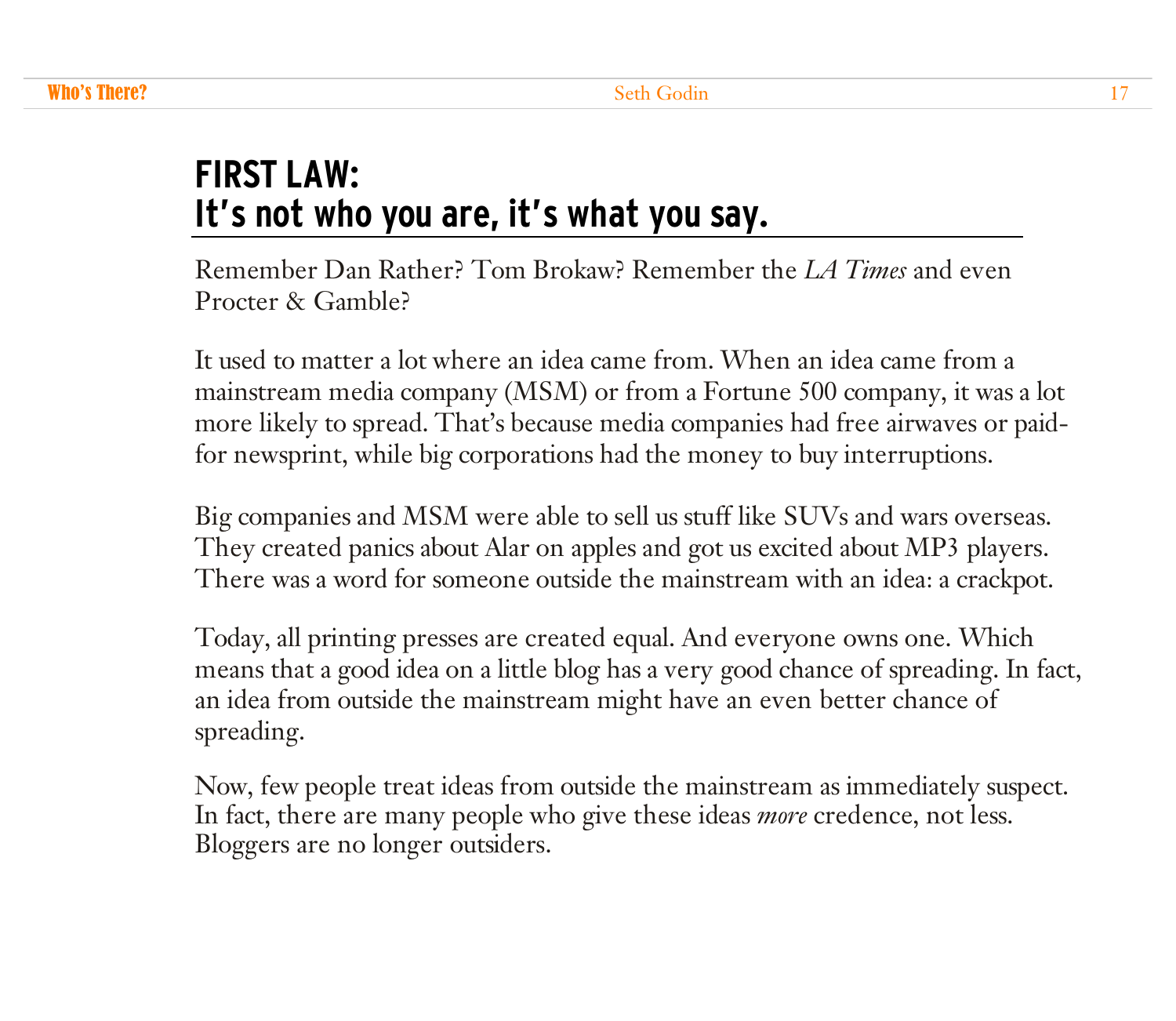A hundred years ago, the FCC created the broadcast media monopolies of TV and radio. When there were only a few channels, the people with a channel had a lot of influence.

But there are *millions* of blogs. Which means that having a blog does not automatically mean you are powerful.

Nobody, it seems, reads a lousy blog for very long. Even lousy posts don't get read. Take a look at the comment count on some very popular blogs. They can vary by 300% to 10,000%. That's because the good ideas spread and the not-so-good just sit there.

*[aside:* good *doesn't have anything to do with quality or ethics or even profitability. In this case, I just mean attractive. Good ideas, by my definition, are the ones that spread. At least in this section of the ebook!]*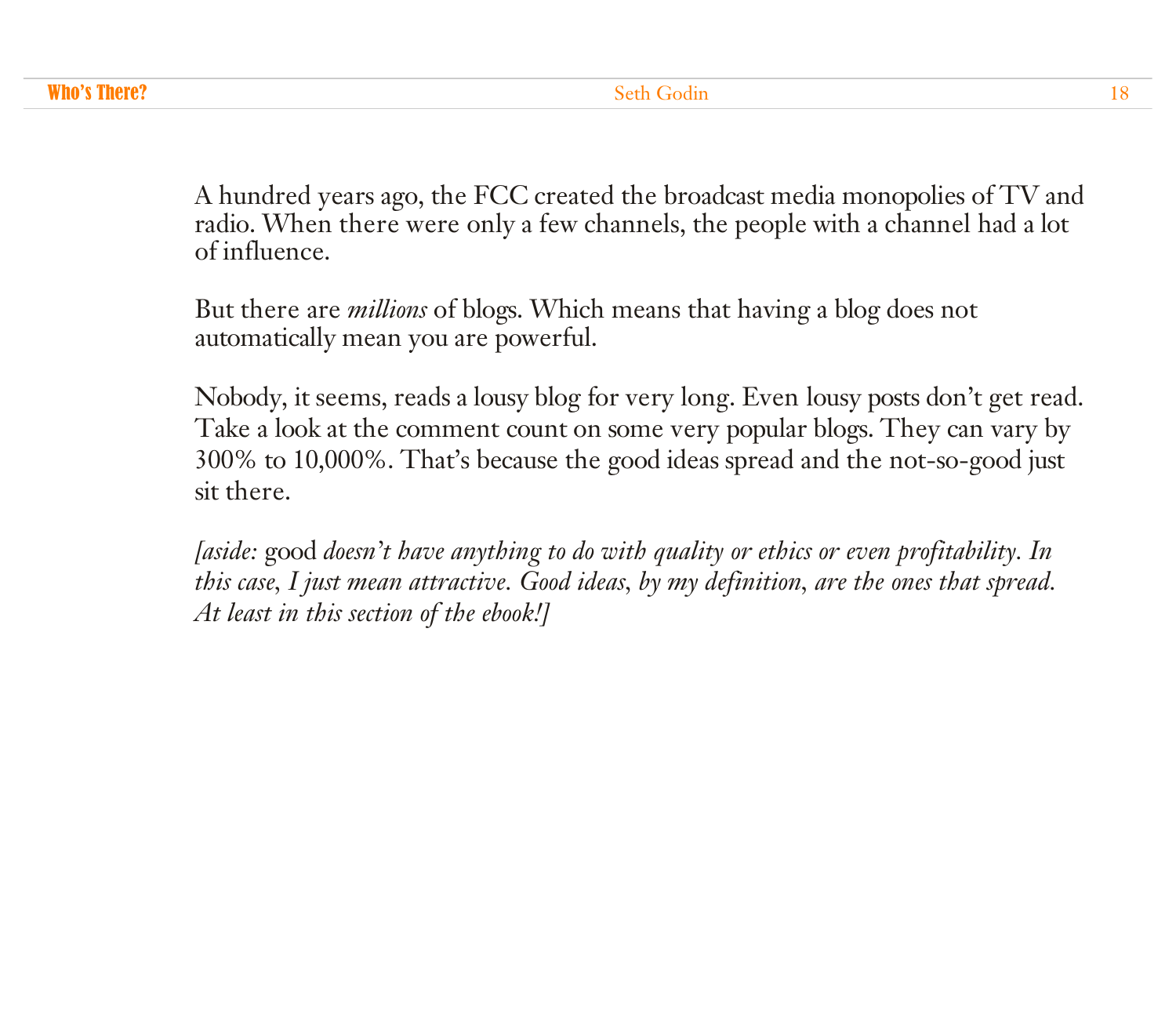# **SECOND LAW: Actually, it doesn't matter what you say, it matters who you are**

What I just said in the first law? That's not really true. It used to be, of course, but not any more. At the beginning, it didn't matter who you were, because blogs didn't have subscribers or people who believed in them or trusted them or were committed to them. Now, though, things are different.

So bear with me for a moment, while I retrench and retract.

When Doc [Searls](http://doc.weblogs.com/) or Corey [Doctorow](http://www.boingboing.net) or Joshuah Micah [Marshall](http://www.talkingpointsmemo.com/) say something, of course it matters who said it. They are the Dan Rathers of our age. For a while.

The bloggers with a following get both the benefit of the doubt and a far bigger megaphone. Because they reach more people, they're likely to have their words echoed more quickly. And one thing we've learned from the blogosphere (yes, it's really called that) is that ideas that echo, get echoed. In other words, a meme (that's webtalk for an idea that spreads) will get picked up merely because everyone else is talking about it.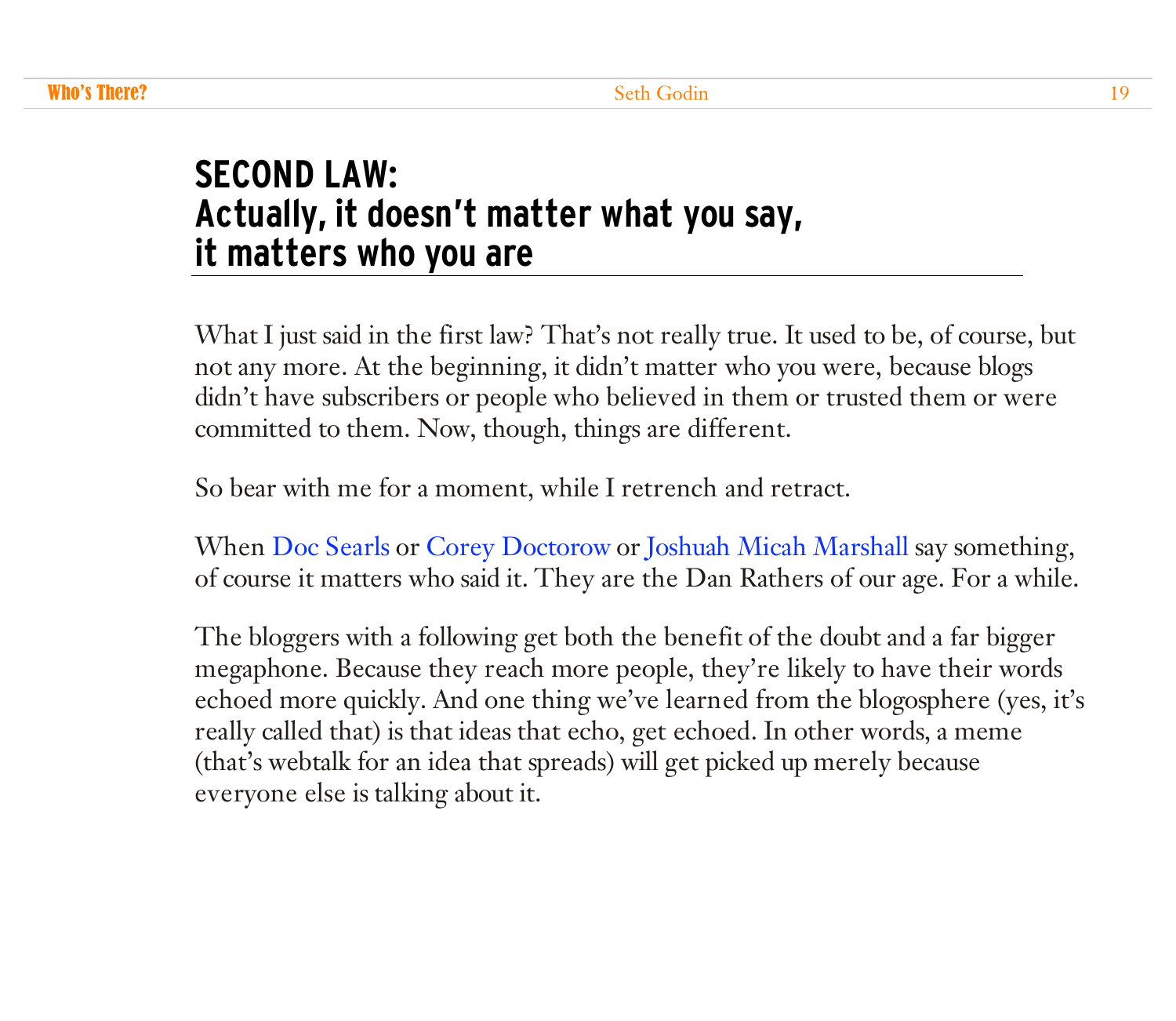And so the bloggers who have earned the asset of a following are more likely to spread spreadable ideas, which of course further reinforces their position at the top of the pyramid.

For a while.

Because if those bloggers get lazy or stupid or selfish, their audience will flee.

They will flee far faster than they fled CBS. It won't take years. Sometimes it only takes a month or two. A blogger discovers that many of her readers have taken her off their RSS readers—because she posts too often and it is too hard to keep up with her. Or because she's getting selfish and self-promotional. Boom. They're gone and they don't come back.

The traditional MSM powers are watching their audiences shrink daily. But these are lifetime viewing habits, so the shrinkage is slow. Losing your blog audience happens much faster.

So, yes, it matters who says it. Powerful bloggers are louder.

And, yes, the first two laws conflict. But no, they don't. Because the stickiness and the power are different than they used to be.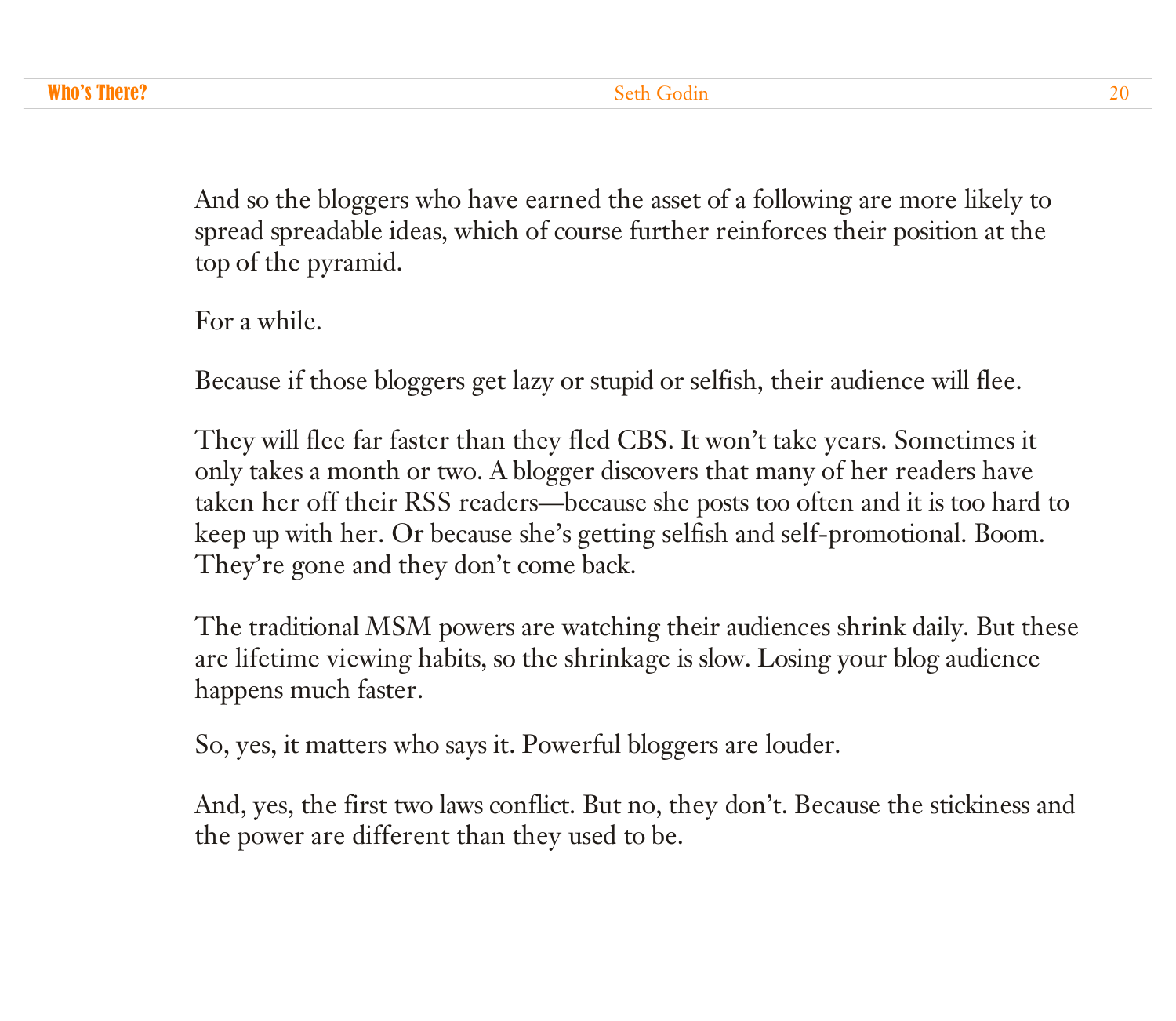People come to me all the time, believing that if I would just link to them, just highlight them, they'd be unstoppable. Alas, this isn't true. What's true is that if you write something great, and do it over and over and over again, then you'll be unstoppable. Whether or not someone helps you.

Hugh Macleod is a great example of this. His [gapingvoid.com](http://www.gapingvoid.com) blog gets far more traffic than my blog, but he started from scratch just over a year ago. No magazine column, no books, no help from the MSM. He just wrote and wrote and agitated enough that people noticed we he had to say.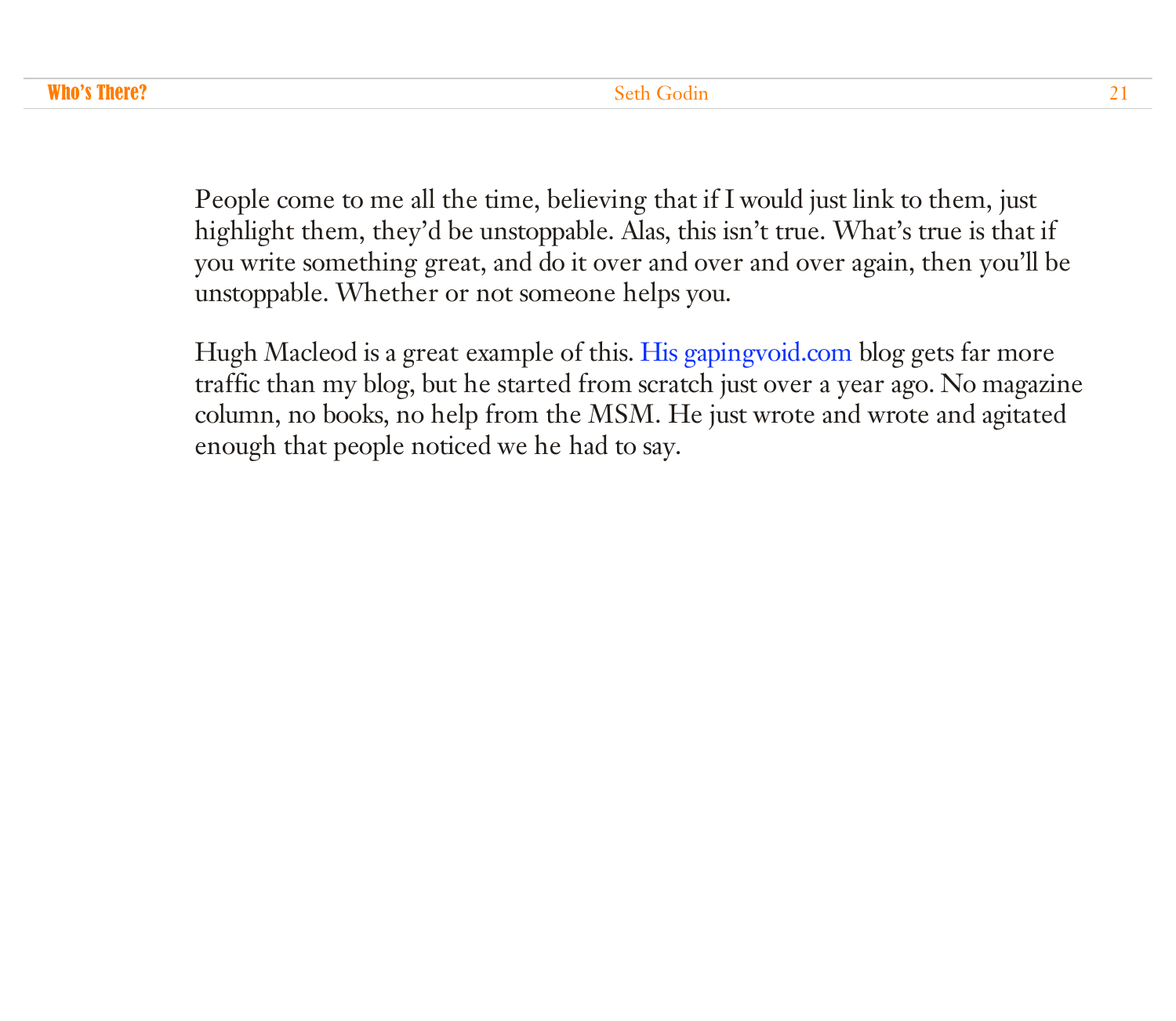# **THIRD LAW: WITH and FOR, not AT or TO**

Social media, blogging especially, is social. Not antiseptic or anonymous or corporate.

This means that the writing skills you and your organization have honed aren't going to help you very much. When you write *at* your audience, or even *to* your audience, you've made it really clear that you think that they are the *other*, and you think that they are yours.

It is not *your* audience, of course. The audience belongs to itself. And if you talk as if they are not like you, then it's awfully difficult to keep up your position of power. The subterfuge of omniscience is way easier to do on television, where you have makeup and the editing room. It's easy to do on radio, because you have an FCC license and they don't. But it's hard to do on a blog, because your audience ("they") has one too!

So we're talking about dramatically changing the relationship between writer and reader. This isn't a chat room. It's not dialogue between two people of equal authority. Instead, the blogger is at the center of the hub. He has the power to set the agenda of the blog and to have the last word if he chooses (on *his* blog anyway). The means that a blogger is still the author/publisher/journalist. What's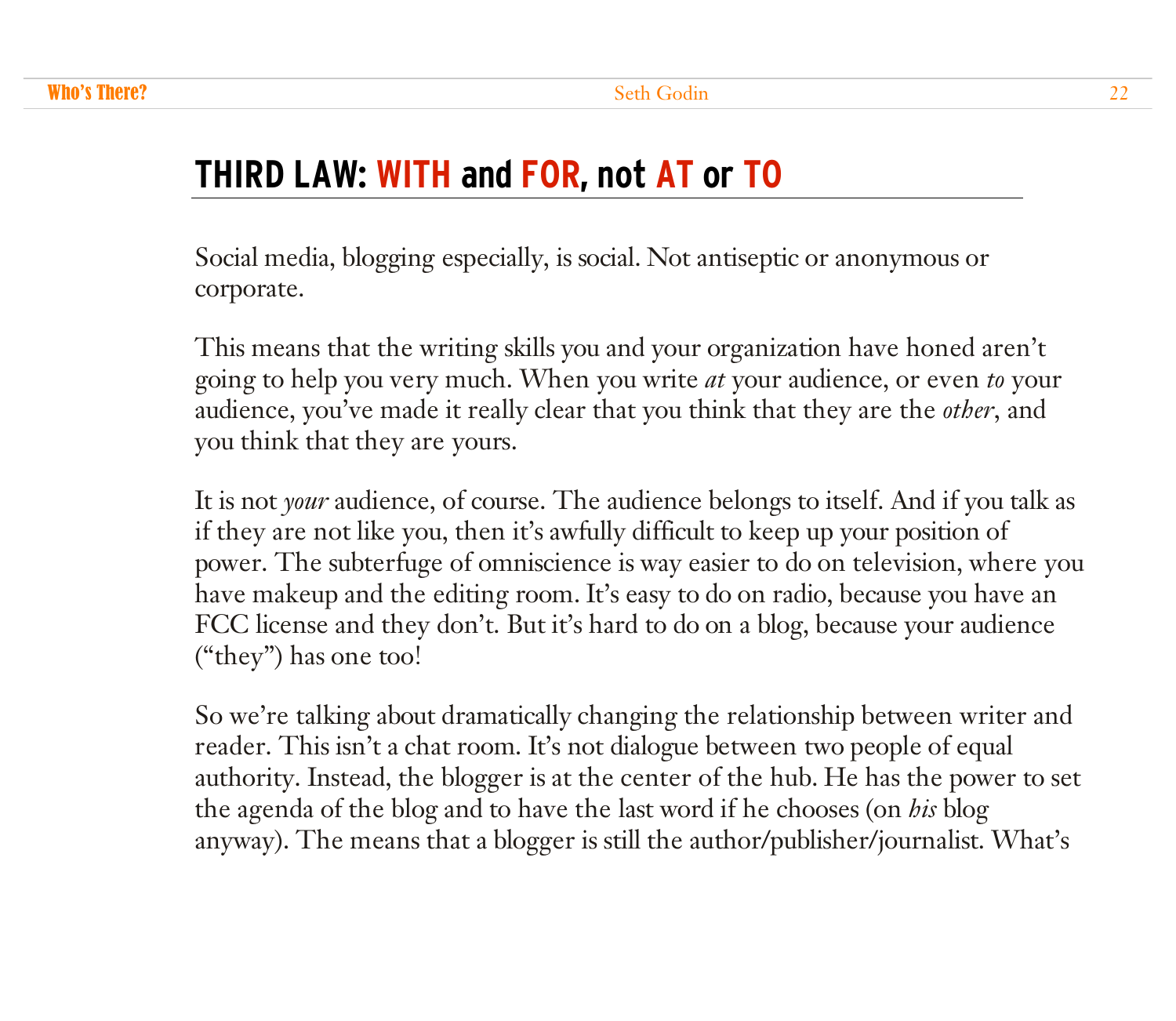different is that his power to control the conversation is dramatically decreased by the ability of the audience to talk back on their own blogs, and by their ability to ignore him.

The best blogs walk a very fine line between civility and anarchy, between passion and privacy. We've all visited blogs where the writer lets her hair down just a little too much. Okay, a lot too much. I don't want or need to know about your cat's operation, thank you very much.

The best blogs start conversations, they don't control them.

Nobody gets to be Dan Rather, ever again. But the audience desperately wants you to be a leader, to stand for something, to speak up, to insert new ideas and challenging thoughts into their conversations.

This isn't for everyone. Not everyone wants to engage in emotional discourse about your topic, But the days of media for everyone are long gone. We miss you, Walter Cronkite.

Remember the most important rule of all: **I'm busy.** So if you weird me out or confuse me or disrespect me, I'm out of here.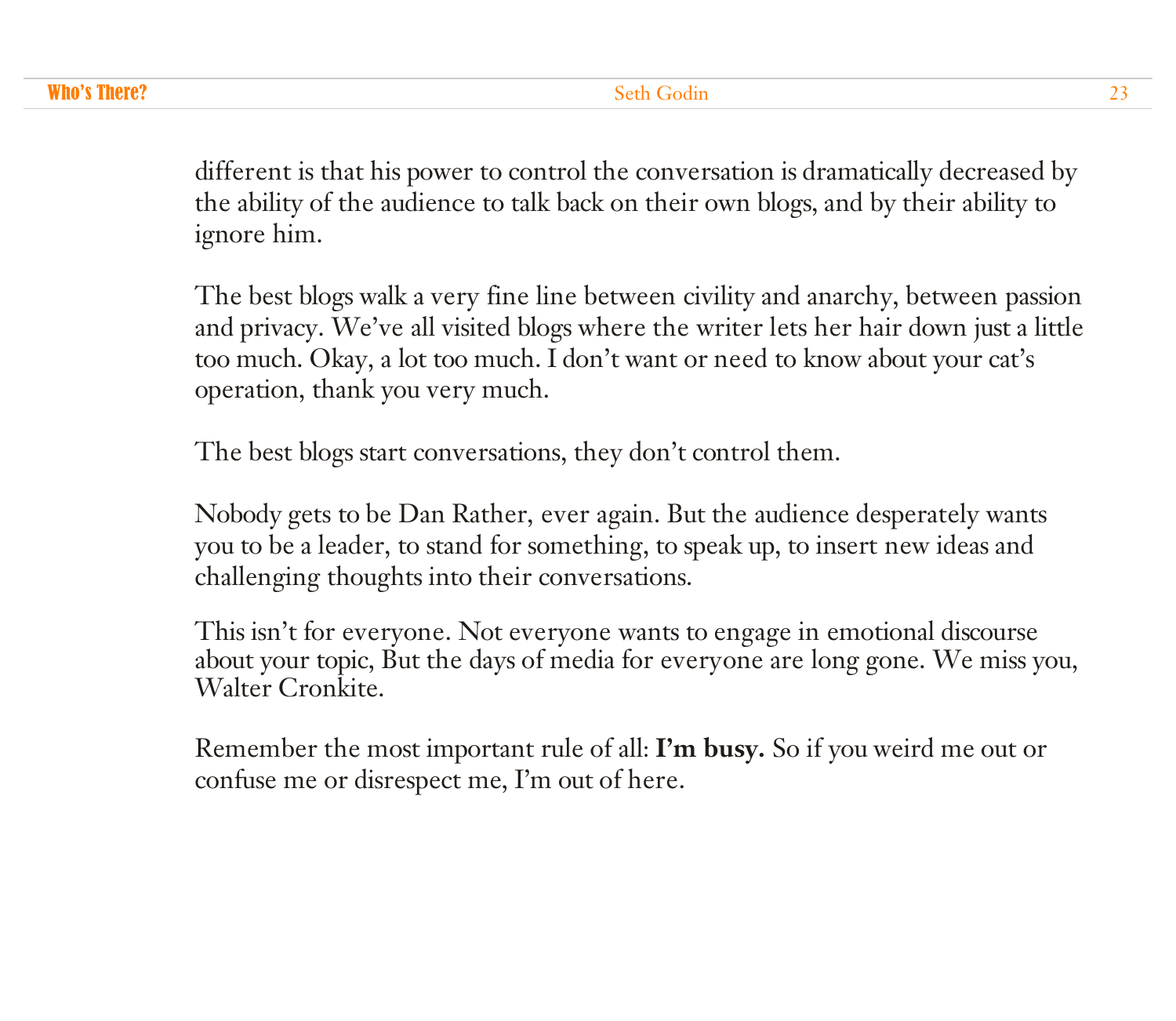

THE BIG MOO is an unprecedented collaboration of 33 of the world's smarfiest business thinkers, blending their best ideas on how you can remarkablice your organization. This all-star team includes Julie Anider, Tim Manners, Malcolm Gladwell, Dave Balter, Promise Phelon, Heath Row, Amit Gupta, Marc Benioff, Kevin Carroll, Tom Peters, Carol Cone, Randall Rothenberg, Lynn Gordon, Jay Gouliand, Donna Sturgess, Marcia Hart, Jackie Huba, Gay Kawasaki, Polly LaBarre, Chris Meyer, Robin Williams, Jacqueline Novogratz, Dan Pink, Dean Debiase, Red Maxwell, Mark Cuban, Lisa Gansky, April Armstrong, Tom Kelley, Robyn Waters, William Godin, Alan Webber and Seth Godin.

#### **[please](http://www.thebigmoo.com) click the cow. Thank you.**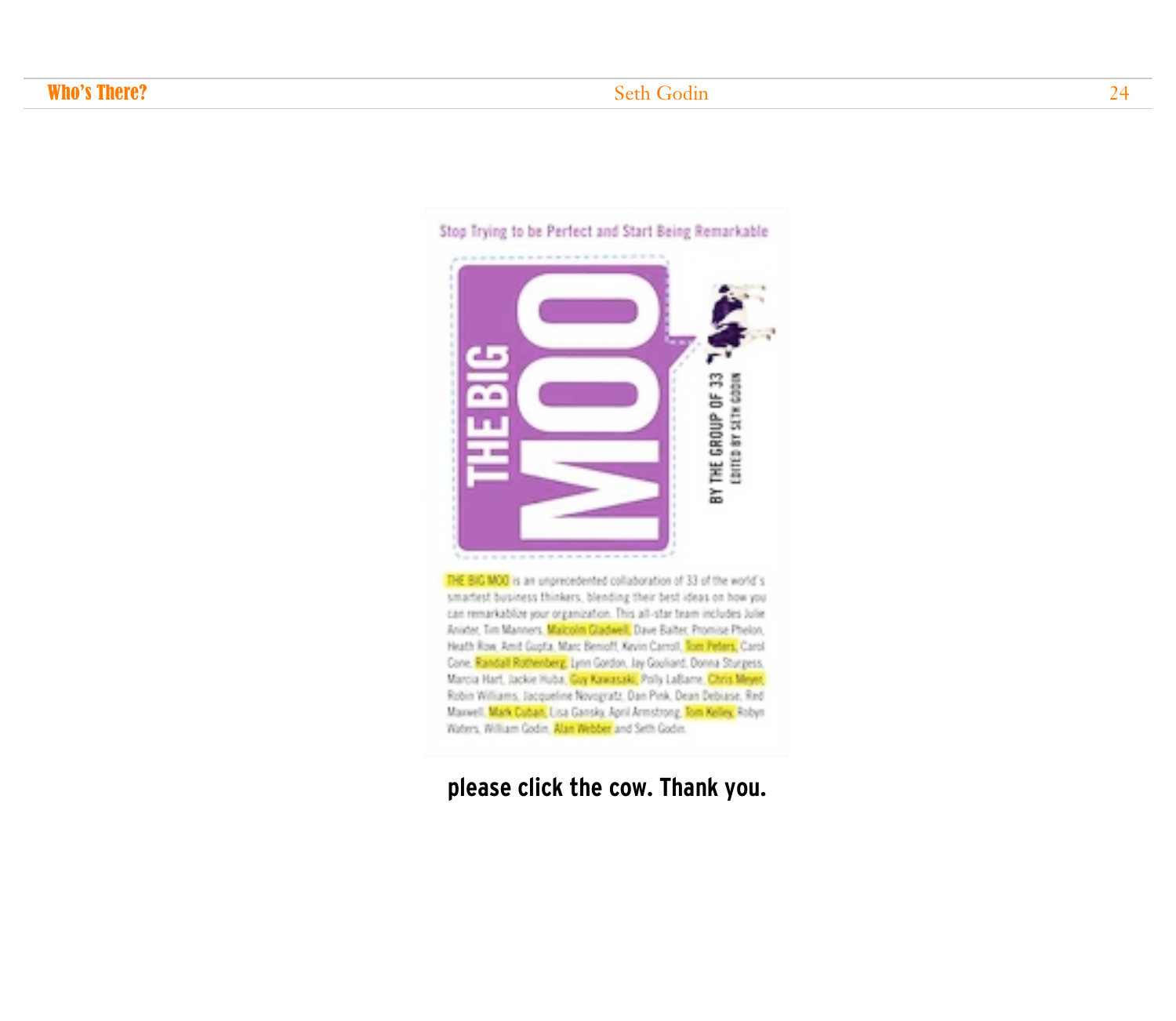# **FOURTH LAW: On the Internet, Everybody Knows You're a Dog**



The famous *New Yorker* cartoon is actually wrong. Even though the cues online are far more subtle than they are in almost any other medium, because we're hyper-alert to distinguish the good from the bad and the real from the fake, every little hint matters.

You may believe that all blogs are the same, and you may believe that as a blogger you are anonymous. I'm not buying it.

Surfers notice which service your blog is hosted on. We notice your Skype handle and the font you use on your blog or your home page. We notice everything when we need to.

The newspaper was sitting on the floor of my living room, at least 30 feet away. Not only could I tell it was the *New York Times,* I could even tell it was the bottom half of the Wednesday restaurant review section, just from the layout.

How many times have you left a web page before you even bothered to read a sentence? You wouldn't let a doctor with a pierced tongue do heart surgery on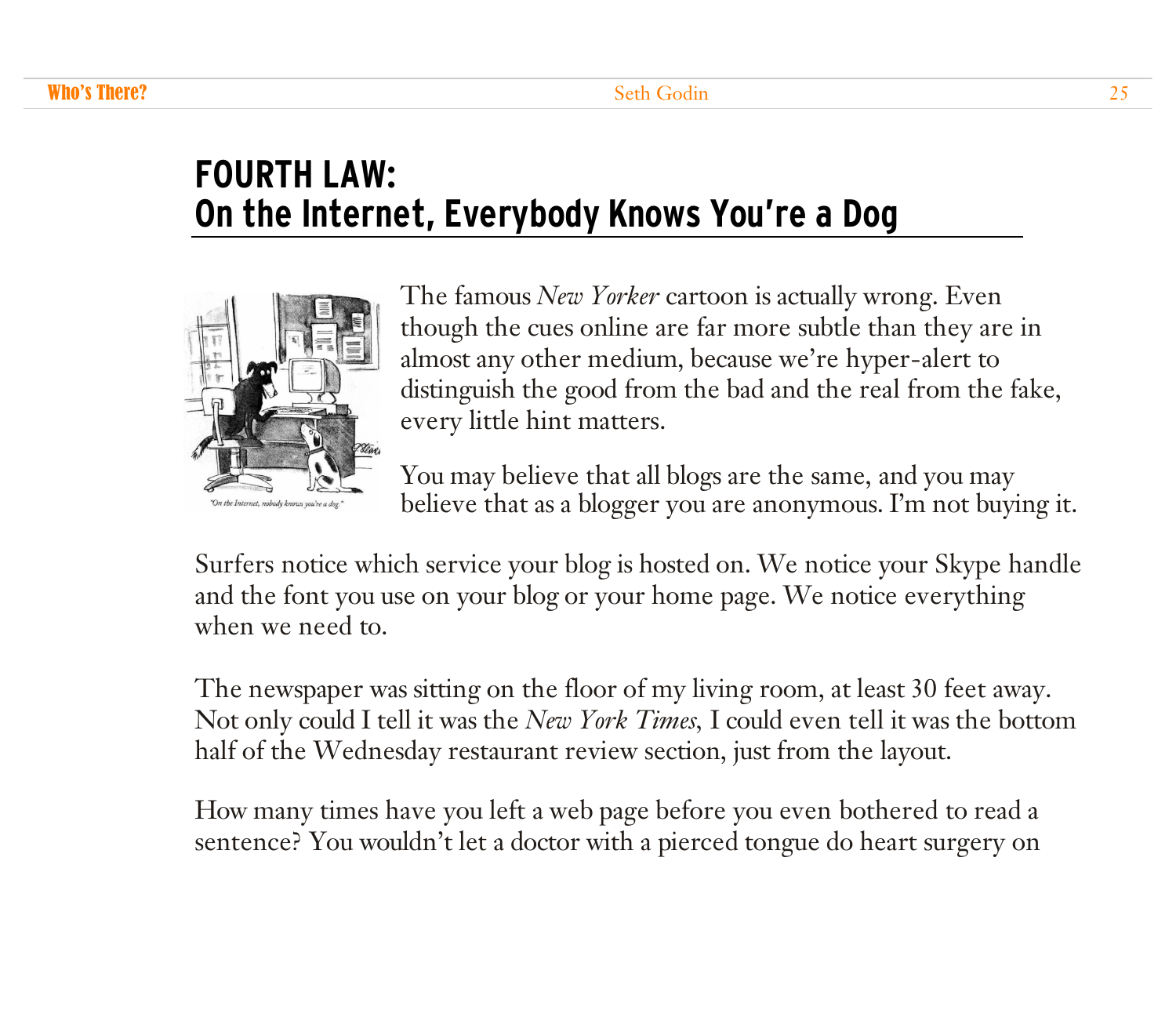you, and you're not going to believe what you read on a blog that looks like a cat threw up on it.

In the IM world, teens are extraordinarily good at figuring out who's authentic and who's not. They can't even tell you how they know—maybe it's the speed the person is typing, or the word choices—whatever the clues, they know. So do you.

This means that faking it online is actually more difficult than doing it in the real world.

Hire a great interior decorator and your store looks great for years. But if your online presence isn't consistent and authentic and honest over time, people are going to do notice. And they'll flee.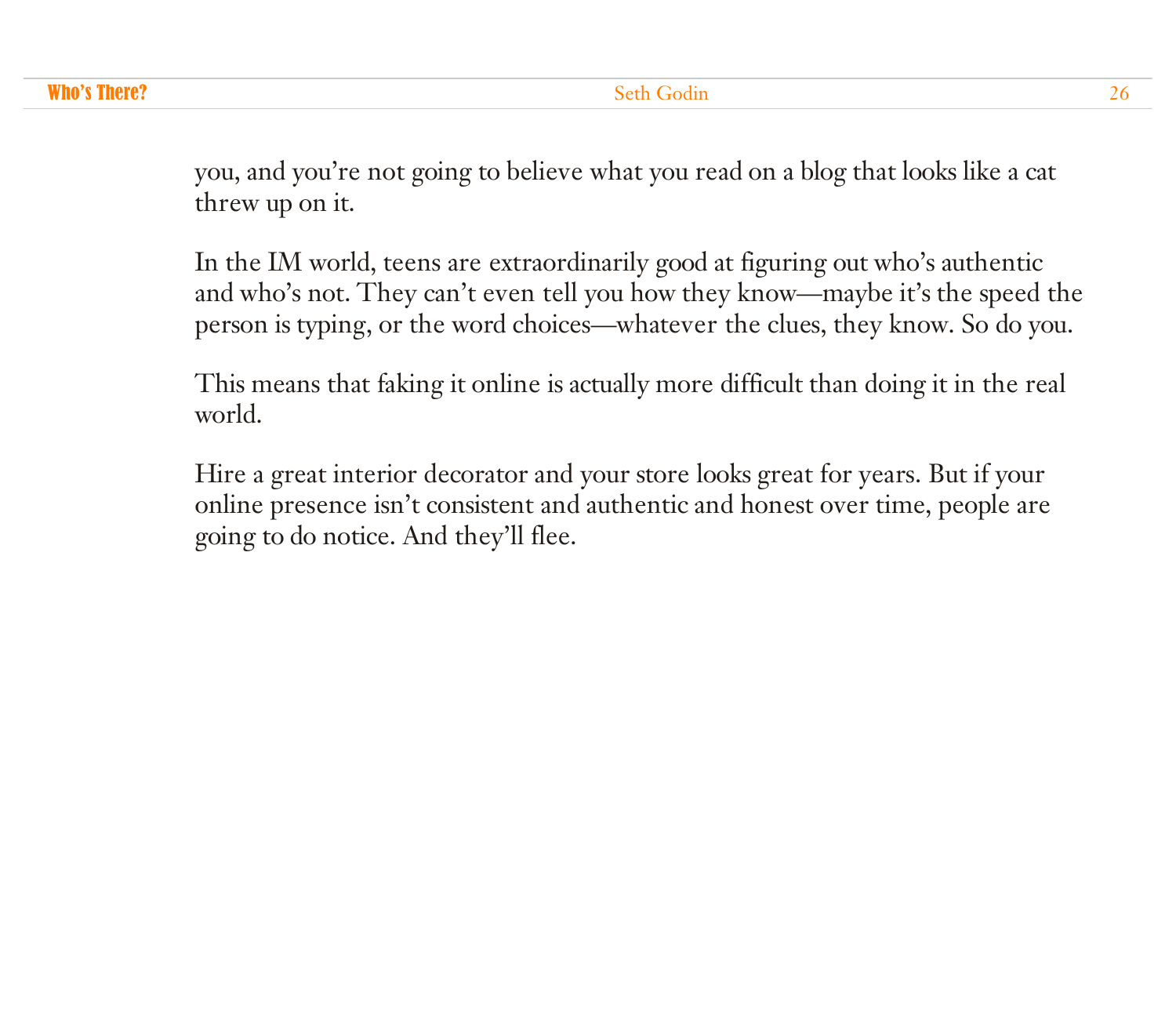# **The Five Components of a Great Blog**

The CEO blog. It's apparently the newest thing. I just got off the phone with one CEO who's itching to start, and a few minutes later read an email from another who just did.

Here's the problem. Blogs work when they are based on:

- 1. Candor
- 2. Urgency
- 3. Timeliness
- 4. Pithiness and
- 5. Controversy

*(maybe Utility if you want six).*

Does this sound like the CEOs you know?

The problem is that the very things big companies, public companies, stable companies and established companies are good at are the things that make a blog boring.

Short and sweet: If you can't be at least four of the five things listed above, please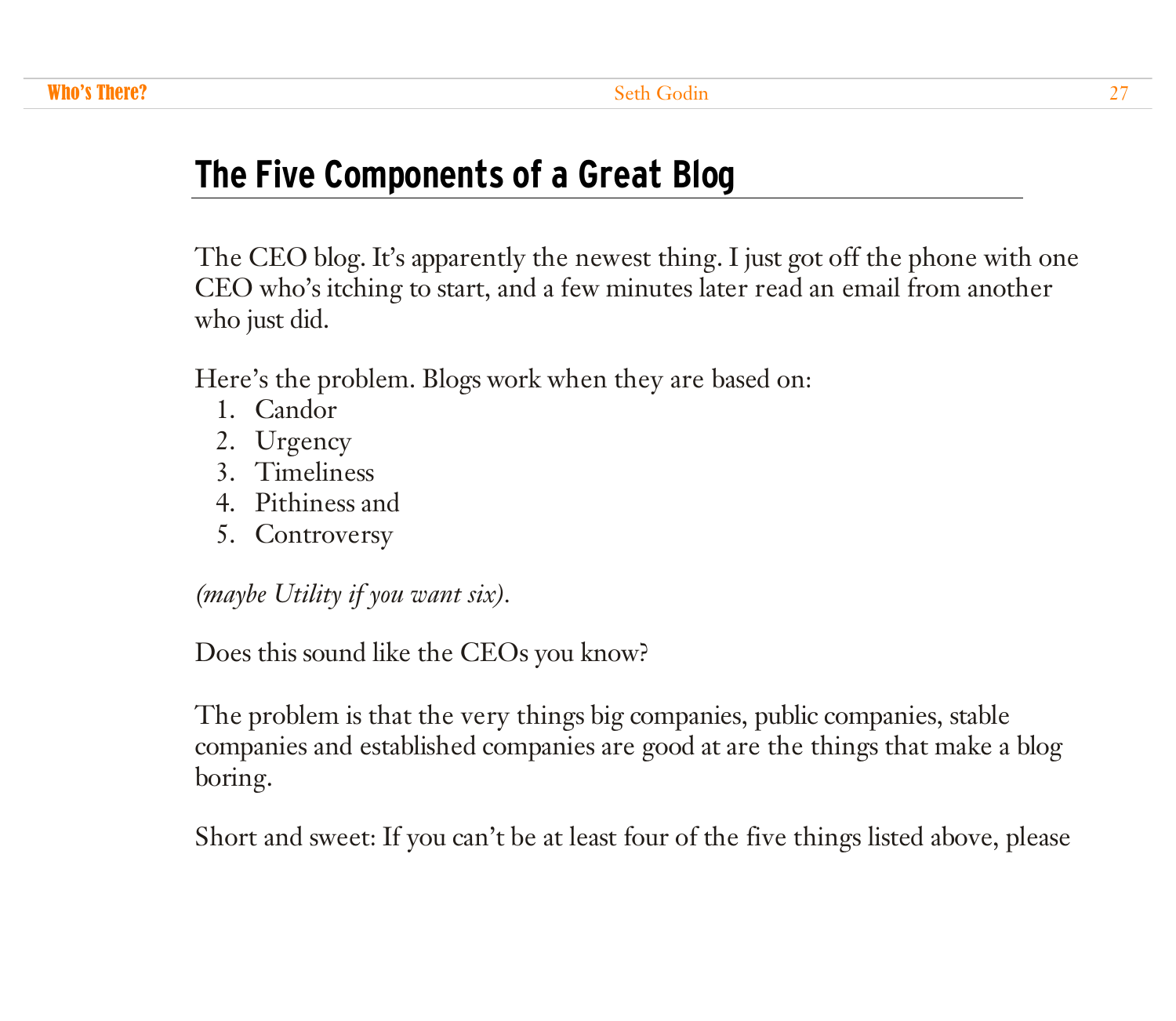don't bother. People have a choice (4.5 million choices, in fact) and nobody is going to read your blog, link to your blog or quote your blog unless there's something in it for them.

Save the fluff for the annual report.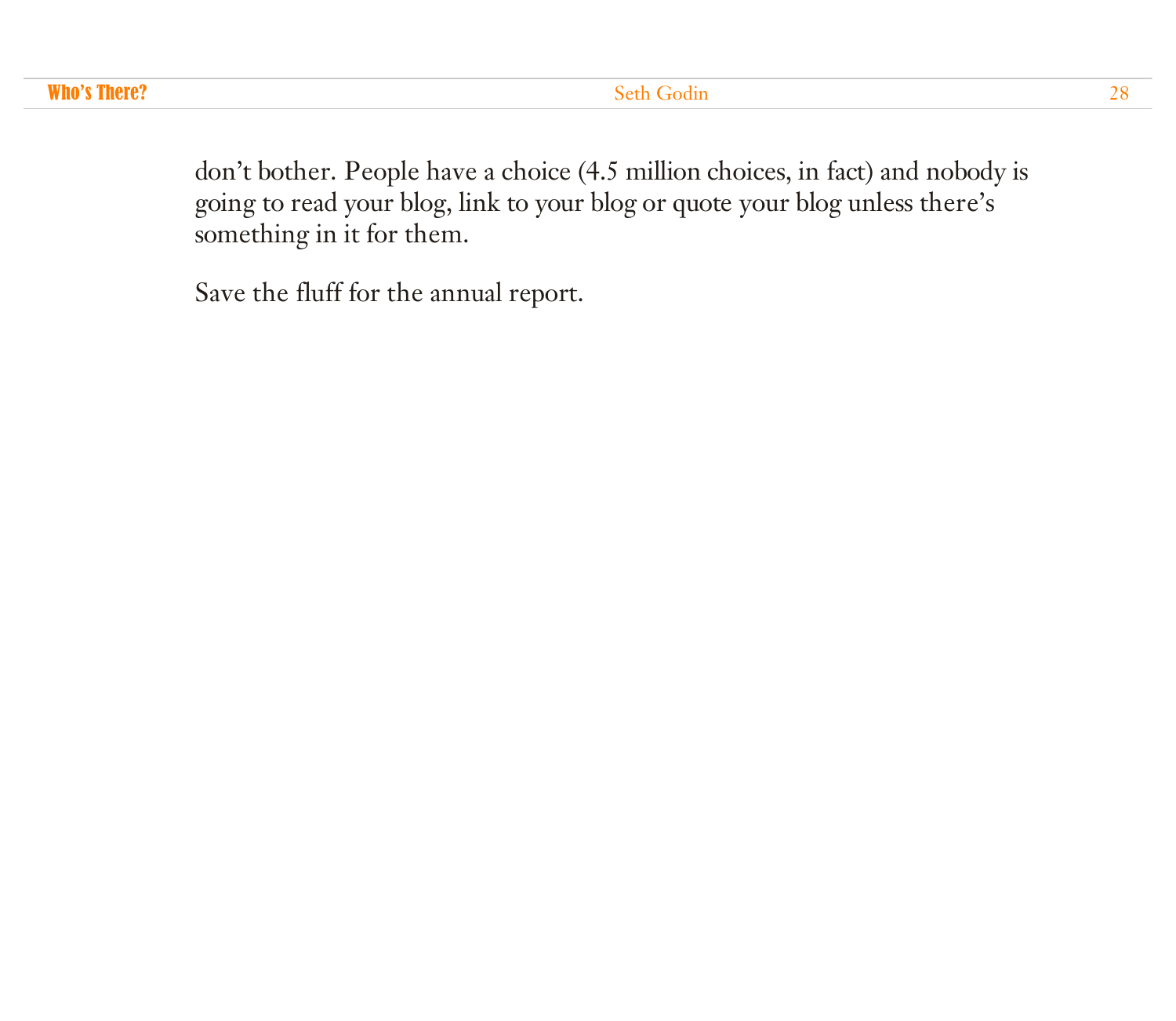### **What about comments?**

It's an act of faith that blogs ought to have comments. After all, as the [Cluetrain](http://www.cluetrain.com/) guys said, Markets are Conversations.

Exactly. Markets. Not Marketing.

Marketing is not a conversation. Marketing is an act that starts a conversation, but it doesn't have to include one, at least not at the start. Marketing, like publishing, is ultimately about one person or one entity sharing a point of view. If they get it right, that idea spreads.

Hosting the conversation on your blog is a totally valid strategy. It makes it easier for you to see what people are saying, and to then modify your

#### **This kangaroo walks into a bar**

A call center is not a blog. Most people assume it's a place to cost reduce, to get people off the phone, to improve productivity.

Wrong.

I wrote a white paper for Avaya about this very topic…

http://www.avaya[apac.com/downloads/contactce](http://www.avaya-apac.com/downloads/contactcenters/avaya_whitepaper_0525.pdf) nters/avaya\_whitepaper\_0525.

ideas to give those ideas more power going forward. It also is a service to your readers, because it locates the conversation right next to the idea itself.

My blog doesn't have comments, though. There are two reasons for this. The first, which is childish, is that I hate reading angry rants about my ideas, and having comments on my blog made it harder and harder for me to post, because I lived in fear of trolls (the angry little men living under the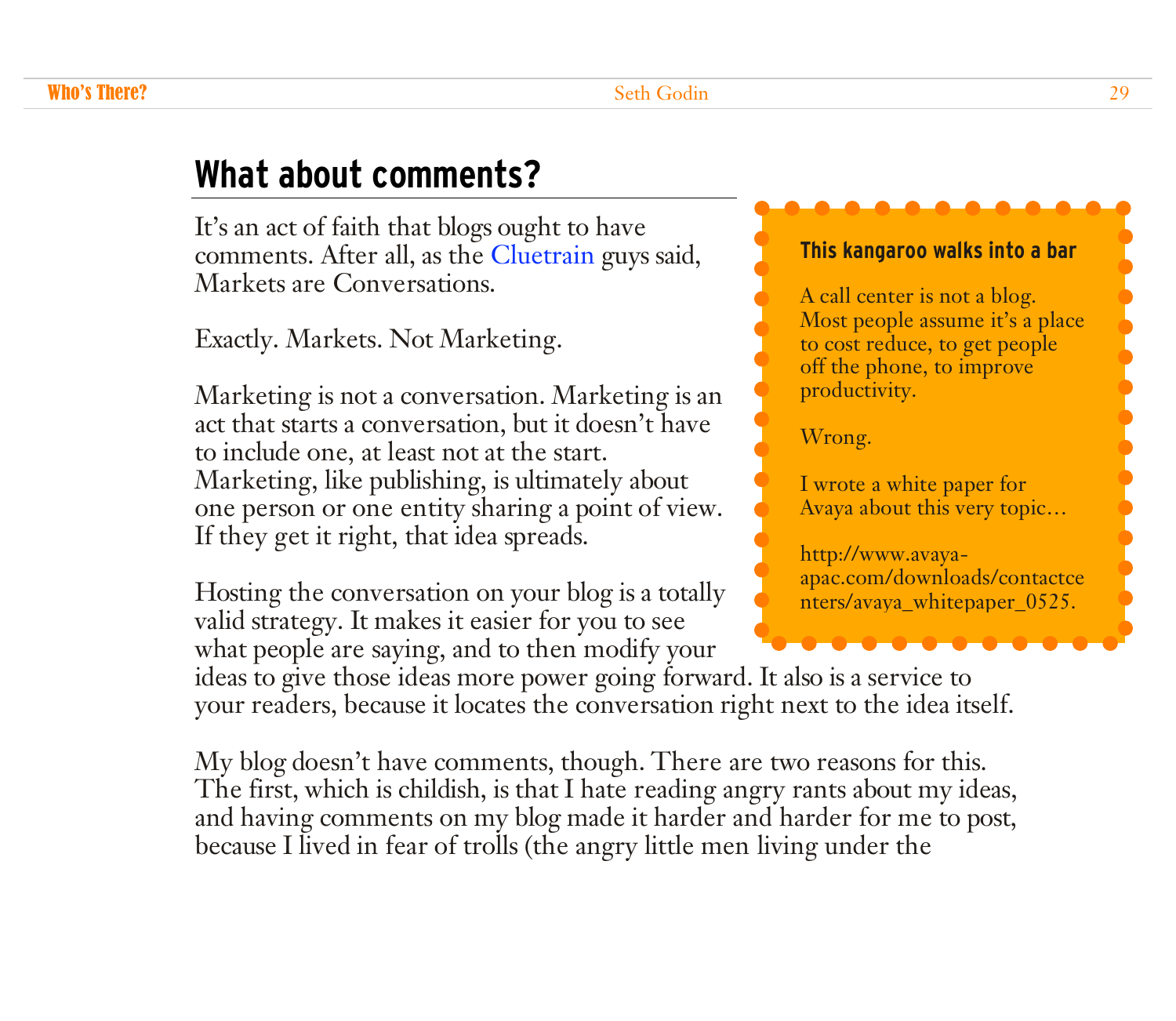bridge). The other reason, more practical, is that we now live in a world where many people have blogs. So if you've got something you want to say about one of my ideas, go ahead and trackback it and put it on *your* blog. Your non-anonymous blog. Your blog where your comment is now in context with all your other comments.

Comments are thus more thoughtful. Trackbacks lead to greater credibility for the person commenting (and a higher pagerank) and also introduce my blog to readers of your blog.

There are some who will read this and worry that I'm telling you to ignore the conversation. I'm not. Take a quick look at <http://www.buzzmachine.com/index.php/2005/08/29/dell-calling/> and you'll see how Dell totally blew it. In public.

A blogger (an influential one) was calmly, but loudly, pointing out where Dell went wrong on one order. Using easy and cheap technology, Dell ought to be tracking each and every blogger that has something to say about Dell. And then they ought to reach out to the unhappy and mollify/fix/reward them, while reaching out to the happy and amplifying them. They ought to learn from those that are willing to take the time to post, and use that learning to make their products (and their ideas) better.

Imagine customer support that works like that. Instead of calling a number and waiting forever, you just post your problem on your blog. As specifically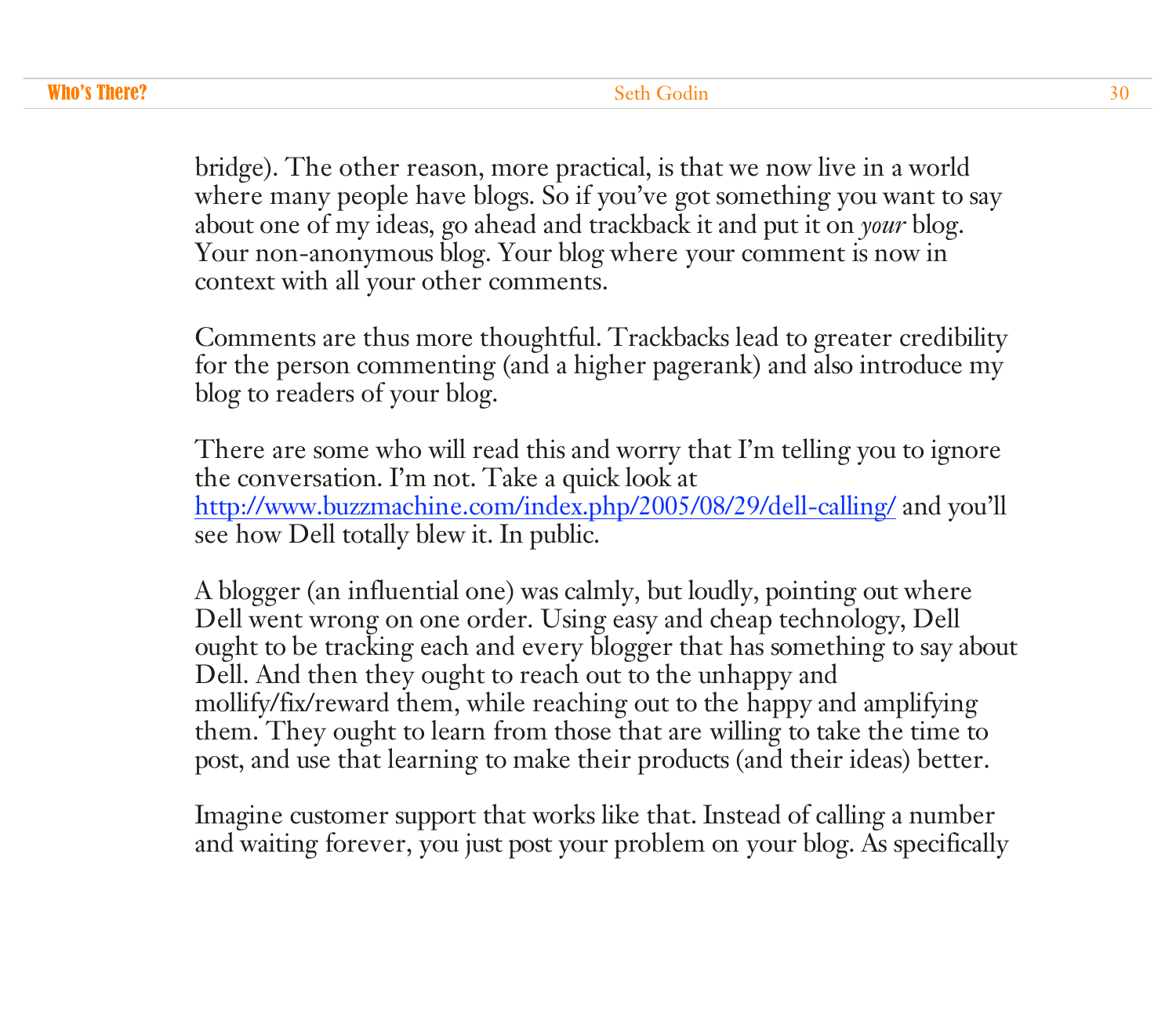as you possibly can. Then the company uses a blogreader/RSS tracker to search all 20 bazillion blogs. They do this all the time. Within minutes, they see your post and then contact you directly—or post their answer right there in the comments section of your blog.

If the comment/fix they posted worked, and it was quick, you would likely post your satisfaction right there on your blog. The interaction is performed in public, the satisfaction is evident. This process helps the company get new customers.

By bringing the interaction from the company side to your side, the game changes, doesn't it?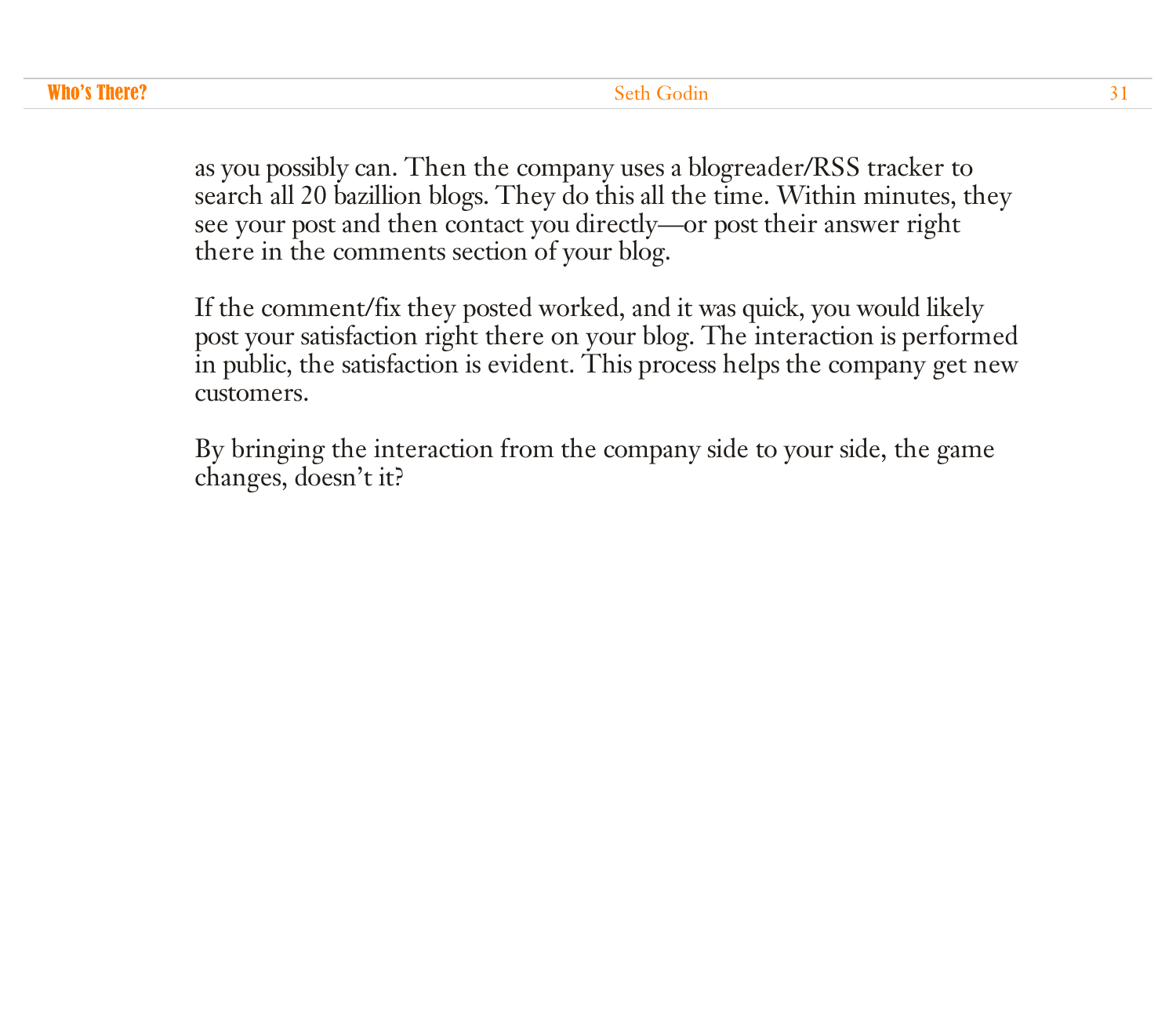### **Blogs are like movies**

Blogs work best when people read them over time. One frame of a movie isn't enough to win an Academy Award, and one post on a blog isn't enough to make a huge difference.

My friend Jerry calls this drip marketing. Like an ancient water torture, one drop a time, building until it has an impact. A blog is a chance to talk to people who want to listen, to aggregate an audience that wants to listen to you, to spread your ideas and to talk back to you.

Because of RSS, a blog allows you to be patient and kind and to not worry so much about a first impression. You're already in a relationship with your readers—as long as you understand that the minute you break your promise, the relationship is over.

What sort of promise? Well, there's a popular blog in which the blogger decided to cook every single recipe in the Joy of Cooking. She has thousands of readers. The moment, though, she decides to use the blog to start relentlessly selling a brand of coffee, they'll leave. Because that's not the deal.

It's quite possible to have a blog that's all about you. About your company or your cat or your boyfriends. Who knows what people will read (they watch who knows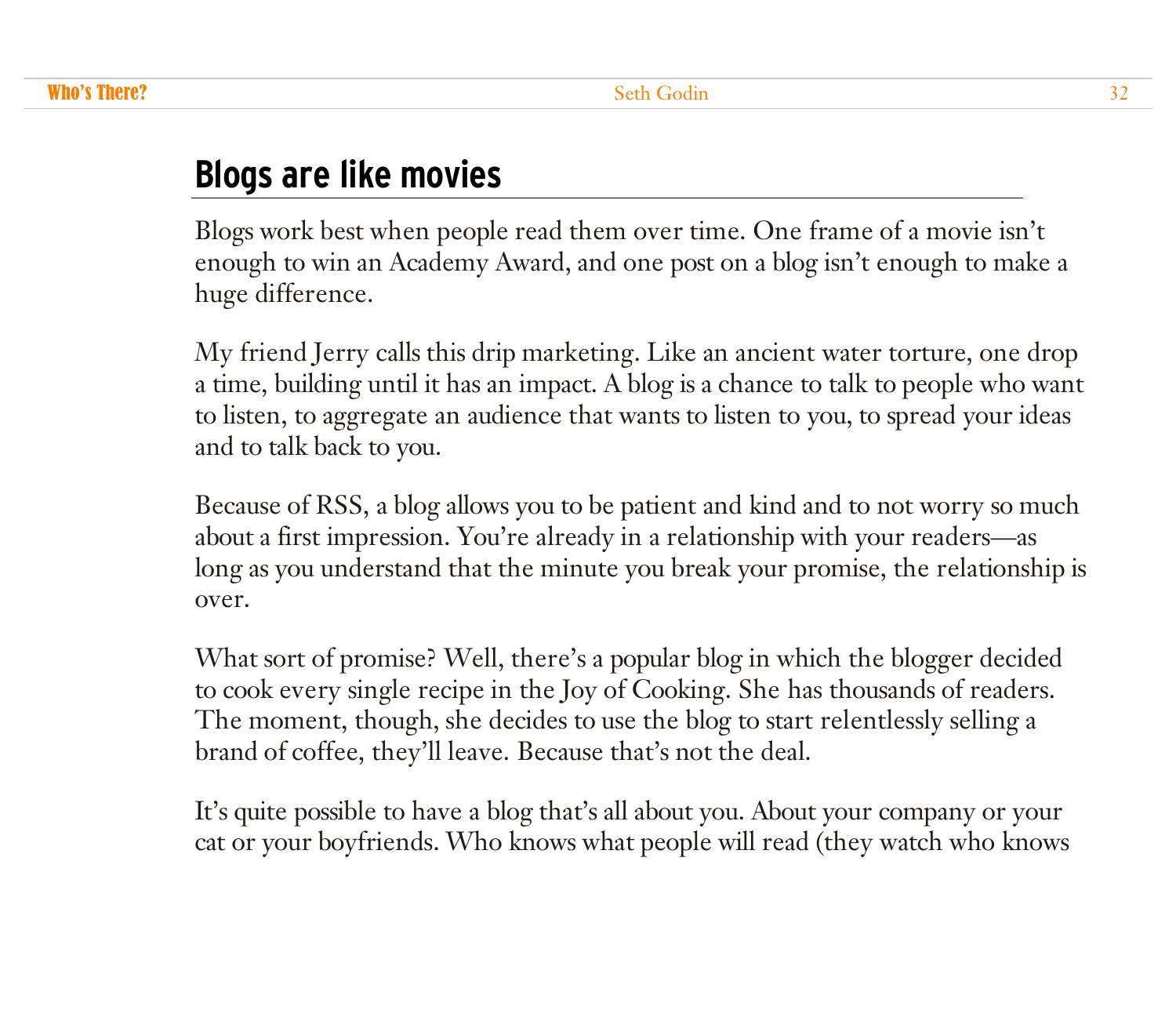what on TV...). The thing is, the expectations have to be clear from the beginning.

A friend sent me over to Adobe's new blog. It's one developer after another writing about the stuff they're working on, little minutia about new products. I lasted about a minute. There should be a warning that says, "Not for everyone!"

That's okay as long as the expectations are set properly. I can't imagine Adobe's blog is going to get them one new customer. There won't be one person who sees this insider dope and decides to buy Illustrator. I can't even imagine someone will choose to surf

#### **So what?**

So every post on a "viral blog" should be designed to get you another RSS subscription.

Every blog post should be designed to be important enough to get another blog to eagerly post a link or quote you or reprint the whole thing.

Every blog post will be read because I want to, not because you want me to.

If you're not doing this, you don't really get my point yet.

over and check this blog out instead of, say, amihotornot.com. But that's okay. As long as Adobe doesn't over-invest, as long as they understand that this is going to be a slow, low-return process on building communication and ultimately loyalty, it's a great idea.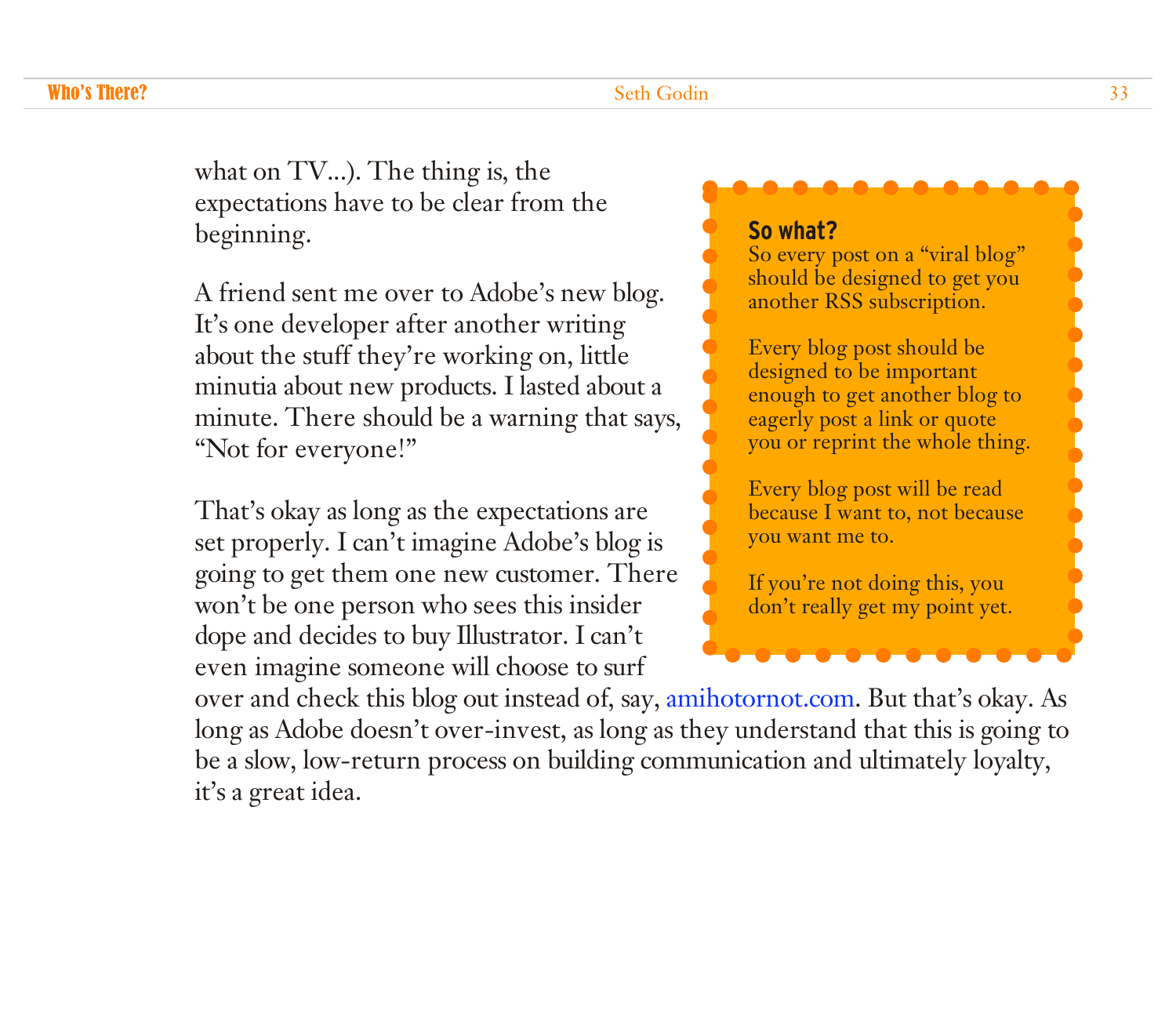The Adobe blog is a boss blog. It's a blog for a company that wants to have more direct communication with its most important customers.

A blog is a terrific platform for this, and it's hard to imagine why any company in a similar situation would hesitate to do have one. Quark lost millions of dollars in sales over a decade in which they did everything they could *not* to communicate with passionate customers. Verizon bends over backward, it seems, to alienate their most profitable customers.

A boss blog—where you end up telling the truth—is a terrific way to reinforce good feelings among a core constituency. But don't confuse it with a viral blog. A boss blog filled with the inside information isn't going to get you new customers tomorrow.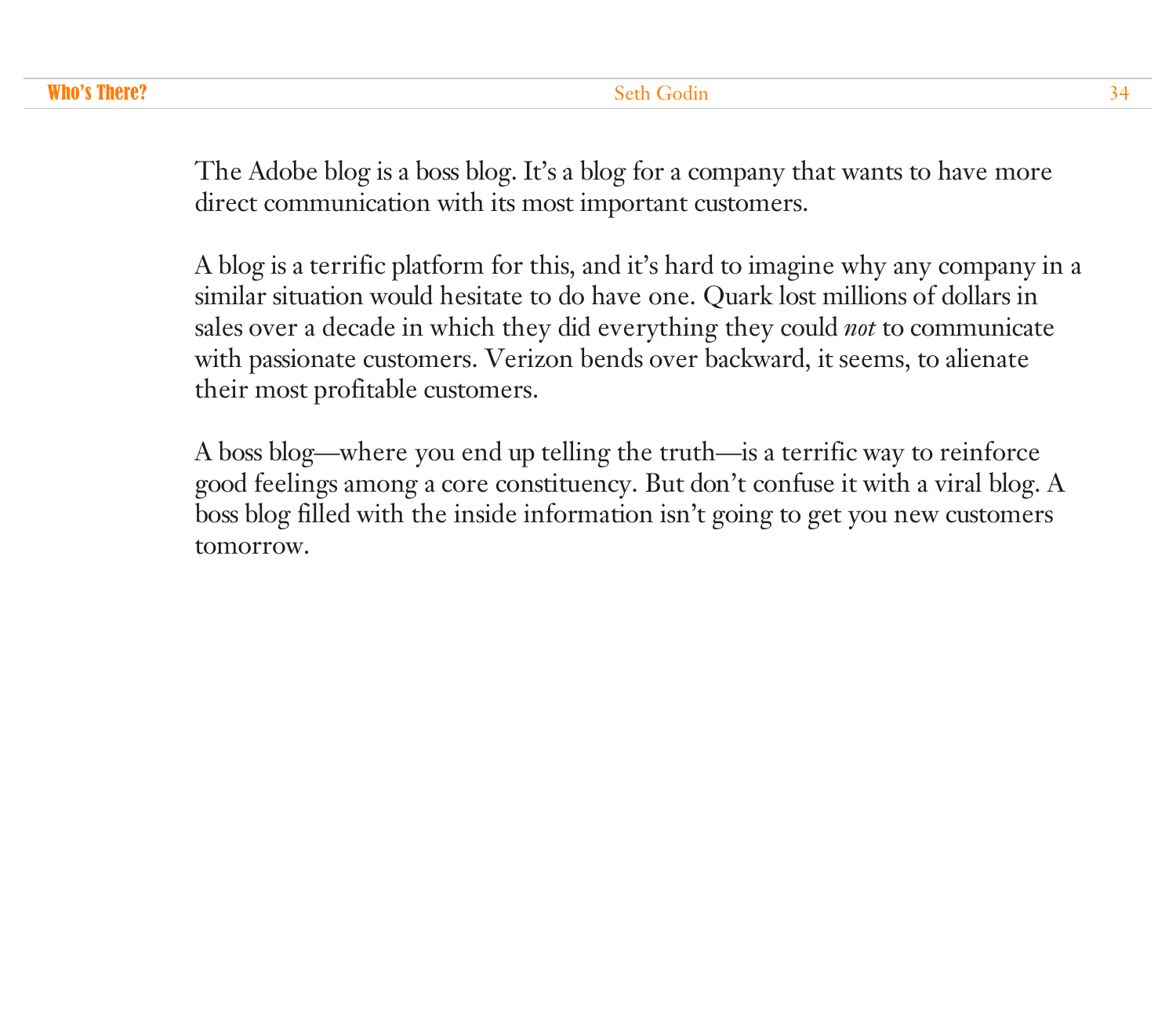### **A small bonus**

Here's my most popular blog post ever. Thought you might enjoy it:

Big used to matter. Big meant economies of scale. (You never hear about "economies of tiny" do you?) People, usually guys, often ex-Marines, wanted to be CEO of a big company. The Fortune 500 is where people went to make… a fortune.

There was a good reason for this. Value was added in ways that big organizations were good at. Value was added with efficient manufacturing, widespread distribution and very large R&D staffs. Value came from hundreds of operators standing by and from nine-figure TV ad budgets. Value came from a huge sales force.

Of course, it's not just big organizations that added value. Big planes were better than small ones, because they were faster and more efficient. Big buildings were better than small ones because they facilitated communications and used downtown land quite efficiently. Bigger computers could handle more simultaneous users, as well.

Get Big Fast was the motto for startups, because big companies can go public and get more access to capital and use that capital to get even bigger. Big accounting firms were the place to go to get audited if you were a big company, because a big accounting firm could be trusted. Big law firms were the place to find the right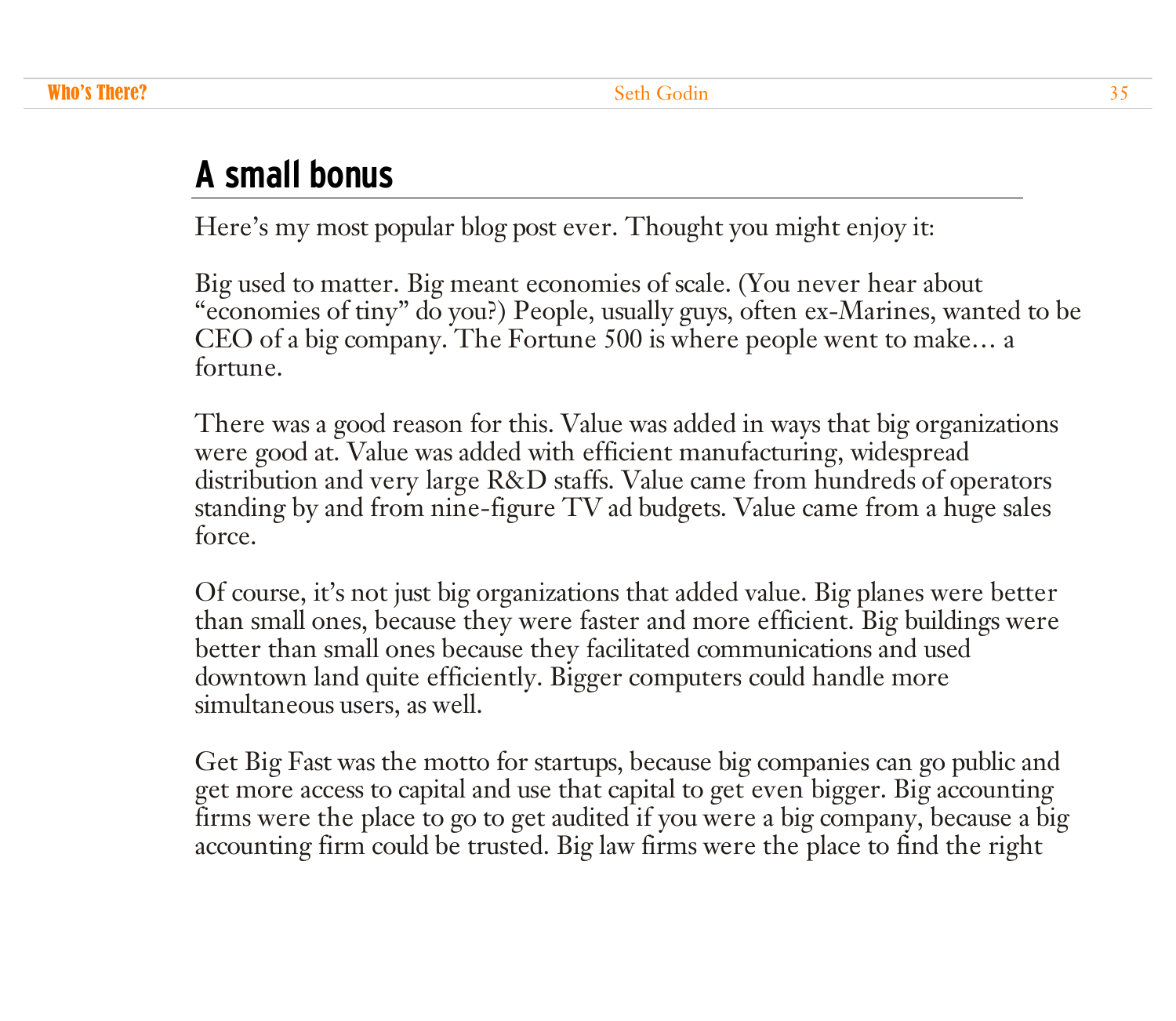lawyer, because big law firms were a one-stop shop.

And then small happened.

Enron (big) got audited by Andersen (big) and failed (big.) The World Trade Center was a target. TV advertising is collapsing so fast you can hear it. American Airlines (big) is getting creamed by Jet Blue (think small). BoingBoing (four people) has a readership growing a hundred times faster than the New Yorker (hundreds of people).

Big computers are silly. They use lots of power and are not nearly as efficient as properly networked Dell boxes (at least that's the way it works at Yahoo and Google). Big boom boxes are replaced by tiny ipod shuffles. (Yeah, I know bigscreen tvs are the big thing. Can't be right all the time).

I'm writing this on a laptop at a skateboard park… that added wifi for parents. Because they wanted to. It took them a few minutes and \$50. No big meetings, corporate policies or feasibility studies. They just did it.

Today, little companies often make more money than big companies. Little churches grow faster than worldwide ones. Little jets are way faster (door to door) than big ones.

Today, Craigslist (18 employees) is the fourth most visited site according to some measures. They are partly owned by eBay (more than 4,000 employees) which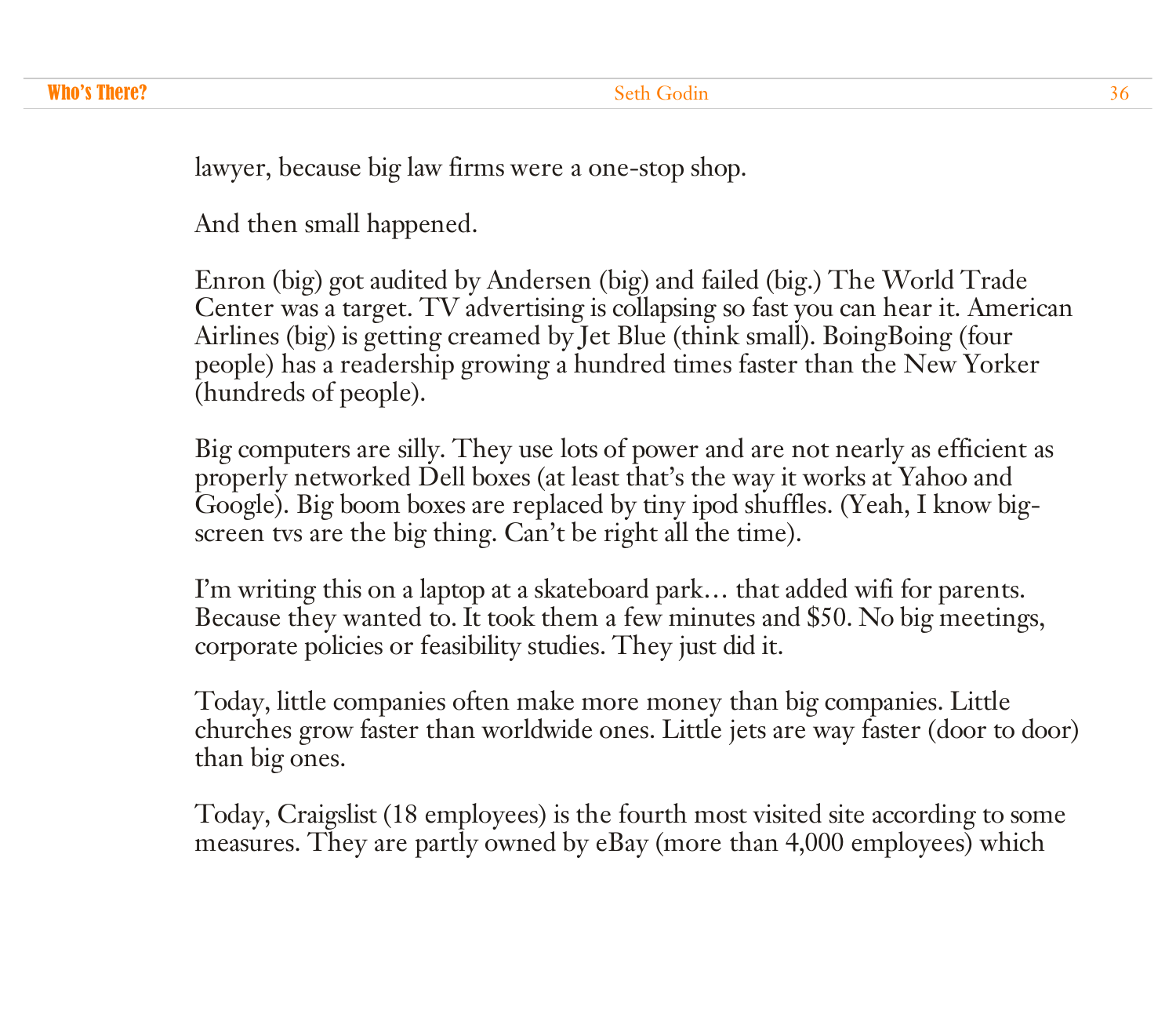hopes to stay in the same league, traffic-wise. They're certainly not growing nearly as fast.

Small means the founder makes a far greater percentage of the customer interactions. Small means the founder is close to the decisions that matter and can make them, quickly.

Small is the new big because small gives you the flexibility to change the business model when your competition changes theirs.

Small means you can tell the truth on your blog.

Small means that you can answer email from your customers.

Small means that you will outsource the boring, low-impact stuff like manufacturing and shipping and billing and packing to others, while you keep the power because you invent the remarkable and tell stories to people who want to hear them.

A small law firm or accounting firm or ad agency is succeeding because they're good, not because they're big. So smart small companies are happy to hire them.

A small restaurant has an owner who greets you by name.

A small venture fund doesn't have to fund big bad ideas in order to get capital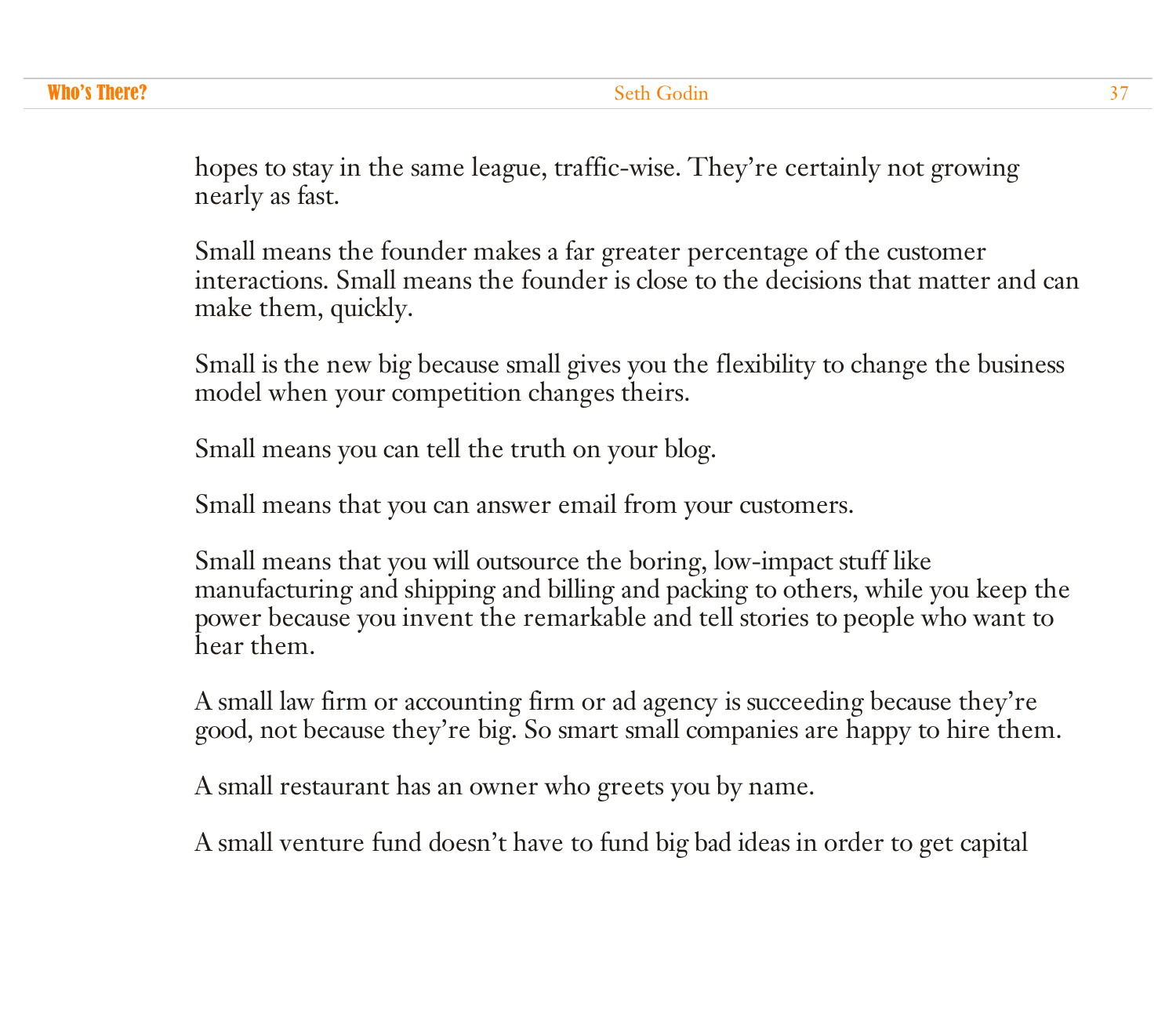**Who's There?** Seth Godin 38

doing work. They can make small investments in tiny companies with good (big) ideas.

A small church has a minister with the time to visit you in the hospital when you're sick.

Is it better to be the head of Craigslist or the head of UPS?

Small is the new big only when the person running the small thinks big.

Don't wait. Get small. Think big.

[It's pretty clear to me that once RSS and the blogosphere breaks the world into little tiny connected pieces, there's not a lot of benefit to being big or overstaffed or deep in resources… not when it comes to your blog. The best blog efforts are genuine and interesting and swift and worth reading. And that has nothing at all to being big or being the CEO or getting approval from your boss's boss.]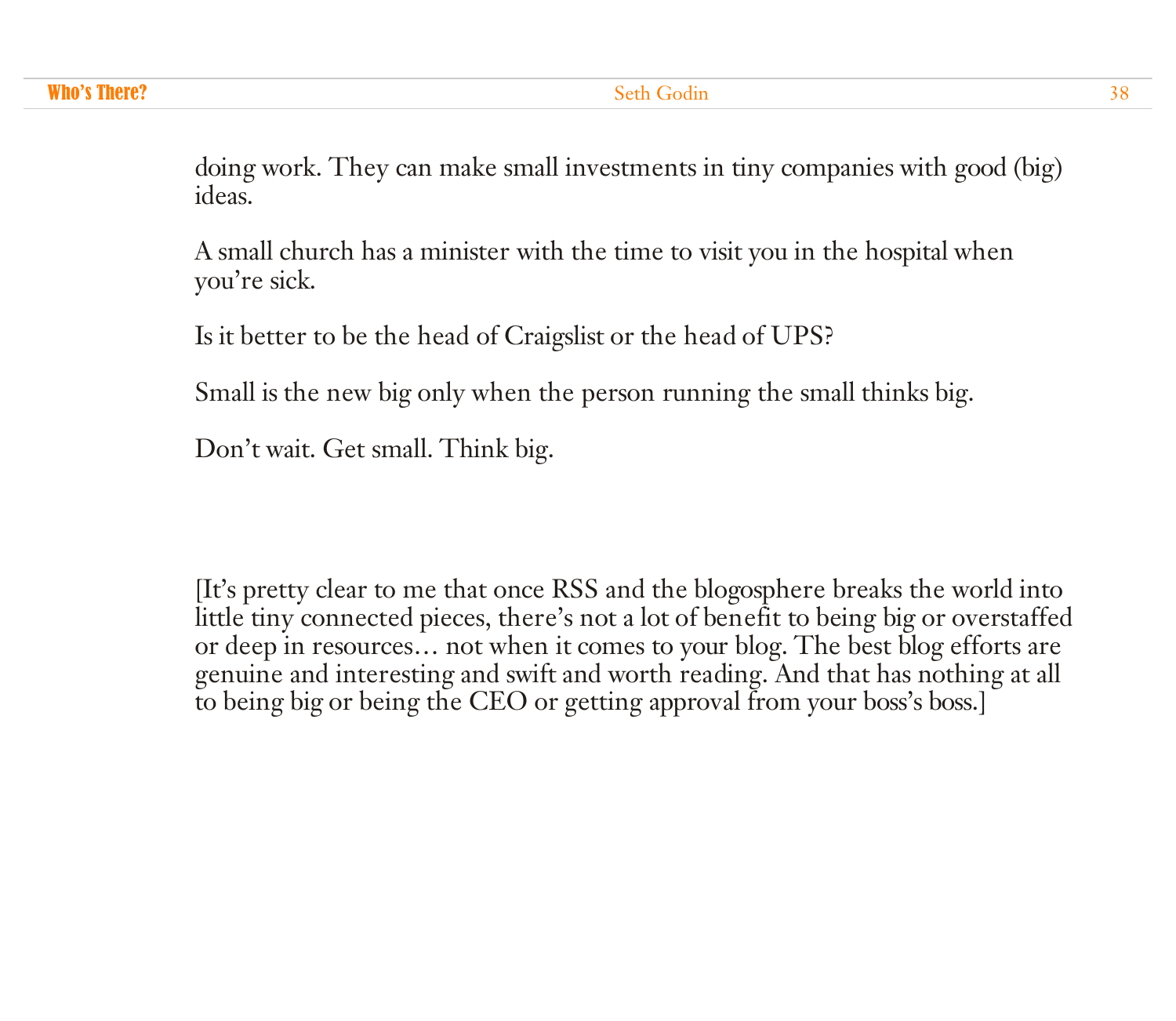# **Talking and Listening**

*This is where it all leads*...

It turns out that marketing is really about two things. Talking and listening.

For a long time, though, marketing was about just one thing—talking.

Talking **at** people with radio ads or TV ads or posters on the street. Talking at people with product design or features or pricing.

For someone who wants to be in show business, marketing was seductive. You got to put on a show every day.

Then, a few decades ago, the *listening* started to show up. Focus groups starting running the show, with high-paid marketers running about listening to small, self-selected groups in darkened rooms in shopping malls.

Companies *said* they were listening, but they were really using the focus groups to justify the things they wanted to do in the first place. A few decades ago, for example, the market told Detroit they wanted high-quality, full-efficient cars. Detroit wanted to ignore that message, so they stacked their focus groups so that they could hear what they wanted to hear.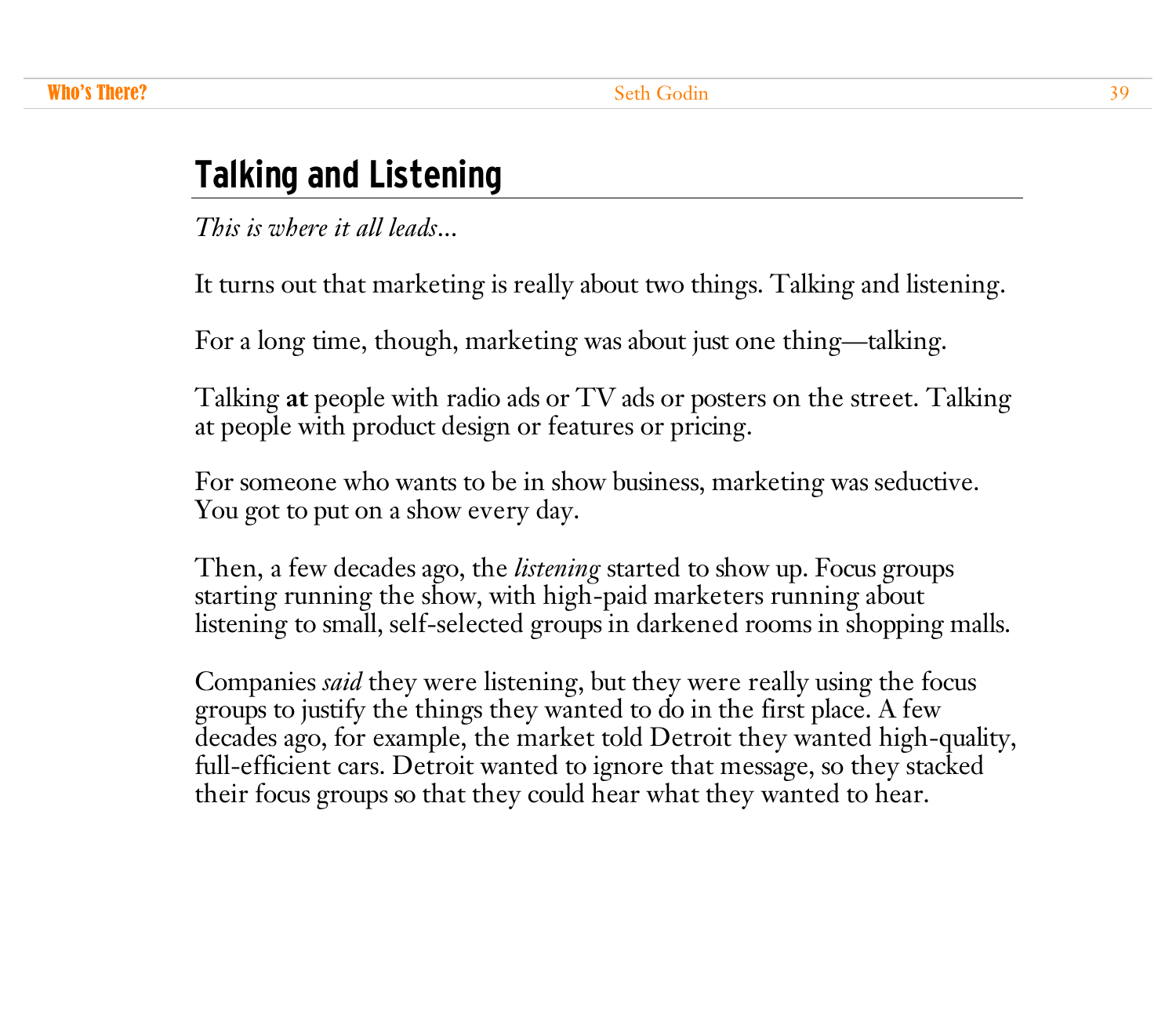That's not going to fly any more. The feedback loops are too fast, and you while you can ignore the market, you can't do it for long. The net is busy changing things all over. Here's a recap of how talking and listening have changed.

#### **TALKING**:

Old one-way talking is being killed by clutter. TV is down Radio is down Newspapers and magazines are down and almost out

Customers are ignoring you all the time.

BUT, it turns out that enabling your best customers to tell their friends is up, way up. Making remarkable stuff that is worth talking about is up.

The most important talking is storytelling. Not top-down dictation, but stories that resonate, stories that are authentic, stories that spread.

#### **LISTENING**:

Skewed focus groups are down. Unfiltered, non-anonymous blog feedback is up. Listening at your call center is up. Rapid product cycles that involve users in product design are up. So is open source, in which the users are the designers.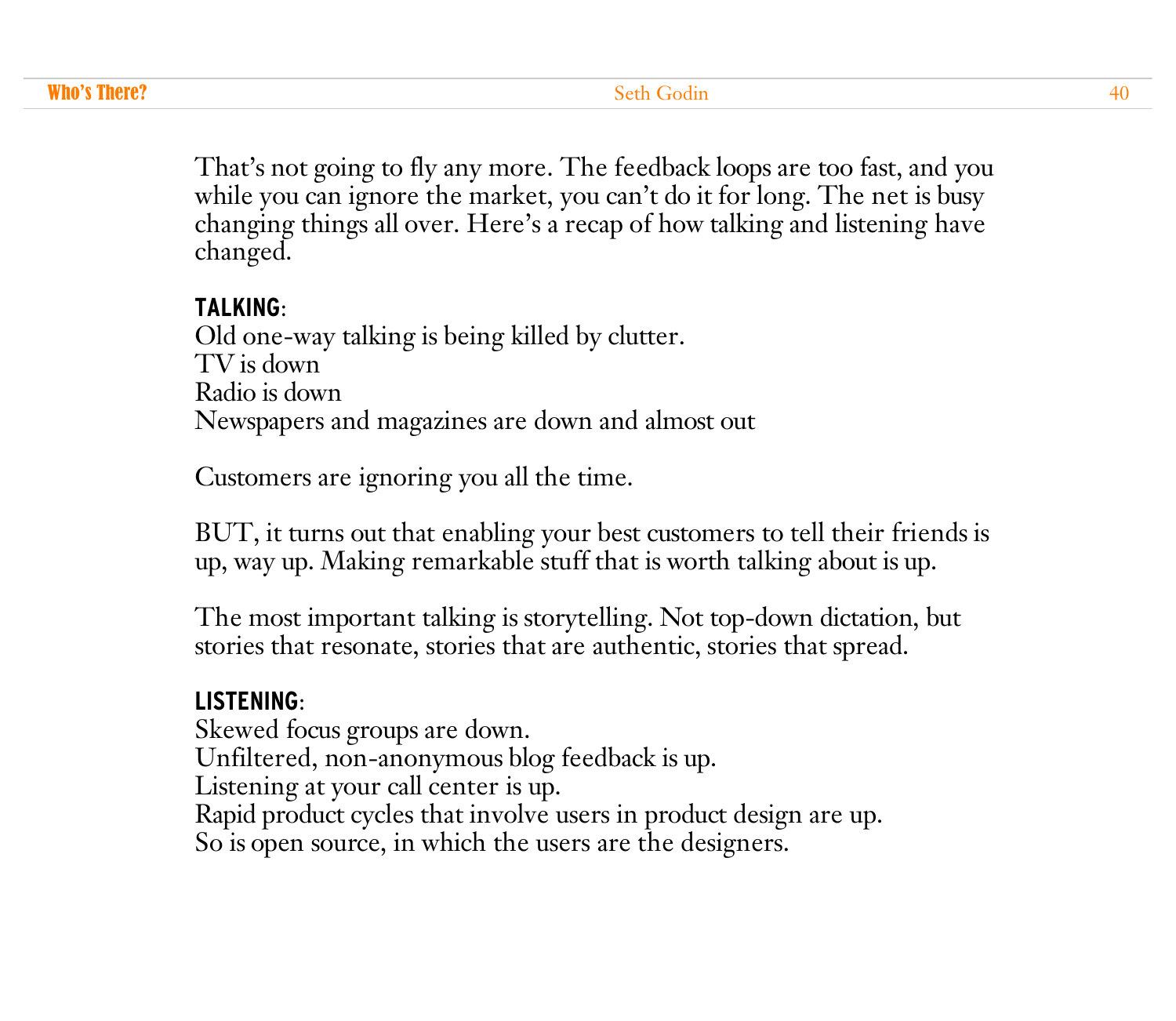Talking directly to your publicly unhappy customers is up too.

**PLATFORMS** are the next big thing because they enable you to build tools that make it easy for your clients/customers to talk and listen—to each other. So, eBay is different from Brooks Brothers, because eBay enables users to listen, and to talk. MySpace is different from MTV because MySpace allows users to listen… and to talk.

**BLOGGING**, then, is a platform that enables your organization to talk to people

who want to hear you. RSS makes the publication of your ideas crisp and focused. And the blogs of your clients and your users and your customers are the way they talk back to you. The question is whether you're willing to listen and to take action.

### **And What Now?**

If your organization isn't watching what's being said about you in the blogosphere,

### **What's Next?** At the end of September, I'm going to post the third (and possibly last) ebook in this series. If you want to be sure you don't miss it, make [sure you add my](http://feeds.feedburner.com/typepad/sethsmainblog) RSS feed to your MyYahoo or Bloglines reader. Click here to find out how and why to do that.